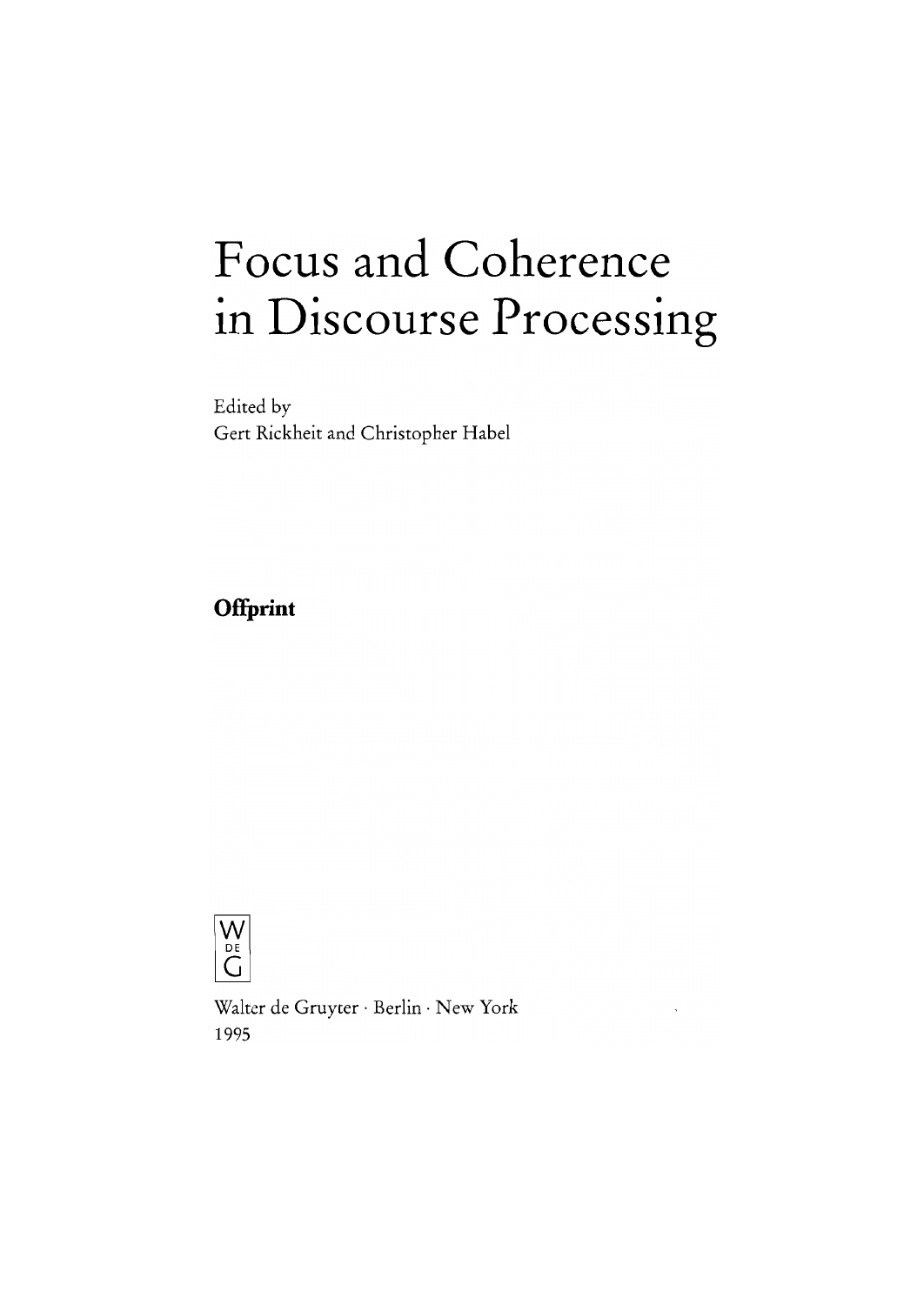# Contents

| . VII                                                                                                                                                        |
|--------------------------------------------------------------------------------------------------------------------------------------------------------------|
| Part I: Focus                                                                                                                                                |
| Simon Garrod<br>Distinguishing between Explicit and Implicit Focus during Text<br>3                                                                          |
| A. J. Sanford and L. M. Moxey<br>Notes on Plural Reference and the Scenario-Mapping Principle in<br>Comprehension<br>18<br>de la caractería de la caractería |
| Jochen Müsseler, Martina Hielscher and Gert Rickheit<br>35                                                                                                   |
| Jochen Müsseler<br>Focussing and the Process of Pronominal Resolution<br>53                                                                                  |
| Andrea Schopp<br>75                                                                                                                                          |
| Part II: Coherence                                                                                                                                           |
| Simon Garrod and Gwyneth Doherty<br>Special Determinants of Coherence in Spoken Dialogue<br>97                                                               |
| Hans-Jürgen Eikmeyer, Walther Kindt, Uwe Laubenstein, Sebastian<br>Lisken, Hannes Rieser and Ulrich Schade                                                   |
| Jutta Kreyß<br>Comprehension Processes as a Means for Text Generation 143                                                                                    |
| Gert Rickheit, Lorenz Sichelschmidt and Hans Strohner<br>Economical Principles in Coherence Management: A Cognitive Systems                                  |
| Christina Hellman                                                                                                                                            |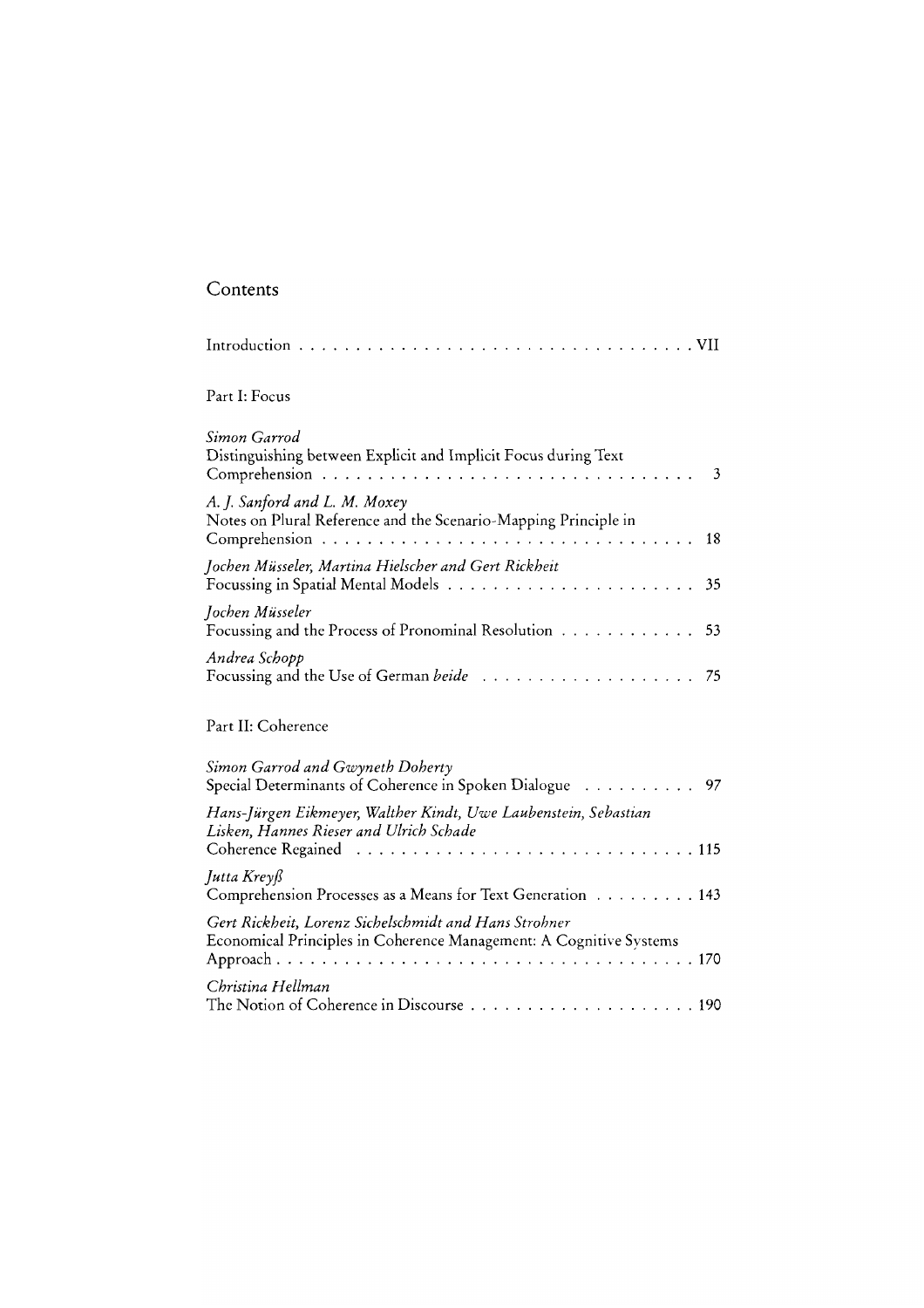#### JOCHEN MÜSSELER, MARTINA HIELSCHER and GERT RICKHEIT

## Focussing **in** Spatial Mental Models

#### 1. *Introduction*

While reading a text people develop a mental representation of it that does not have much in common with the linguistic surface structure. Instead, it can be seen as a constructive representation resulting from the imeraction between the text and the reader's linguistic and pragmatic abilities as weil as his worIdknowledge. In thcories of text processing this view is described as the construction of a *mental model* (e.g. Johnson-Laird, 1983, 1989; Garrod & Sanford, 1988a). Such a model can be regarded as being a surrogate of the world being described and as consisting of concepts, that represent the entities of the real world and their relations. During text reception the model is continuously updated: every piece of new information modifies and  $-$  as the case may be  $$ reorganizes the model established so far and guides referential and inferential processes itself.

It is assumed that cognitive structures within a mental model more or less reflect the underlying physical structures. The topological structures of space and time are modelIed in the mental represemation. In this respect *spatial models*  represent the spatial relations between the emities of the real world and their qualitics. In this context the central question is: To what extent does this spatial representation have a quasi-pictoral quality and does the mental metric correspond to the physical one? If so, the concept of a mental model can be seen here as a cognitive map (McNamara, 1986; Wender & Wagencr, 1990).

The assumption of an analogue format of representation is, for example, deduced from the so-called symbolic distance effect (Shepard, 1984): the time needed for a mental comparison between two objects seems to depend on the distance of the objects on the corresponding dimension. This effect was also found to be indueed by language (Bower, 1981). Taylor and Tversky (1992) recently eoncluded that readers construct a similar spatial model irrespective of reeeiving a verbal description or a map from a spatial scene. Moreover, other empirical results show that the spatial structure of a current mental model influences text comprehension and production (e.g. Sanford & Garrod, 1981; Anderson, Garrod & Sanford, 1983; Oakhill & Johnson-Laird, 1984; OakhiU & Garnharn, 1985; Wagener & Wender, 1985; Morrow, Greenspan, & Bower, 1987; Garrod & Sanford, 1988a; Morrow, Bower, & Greenspan, 1989; Byrne &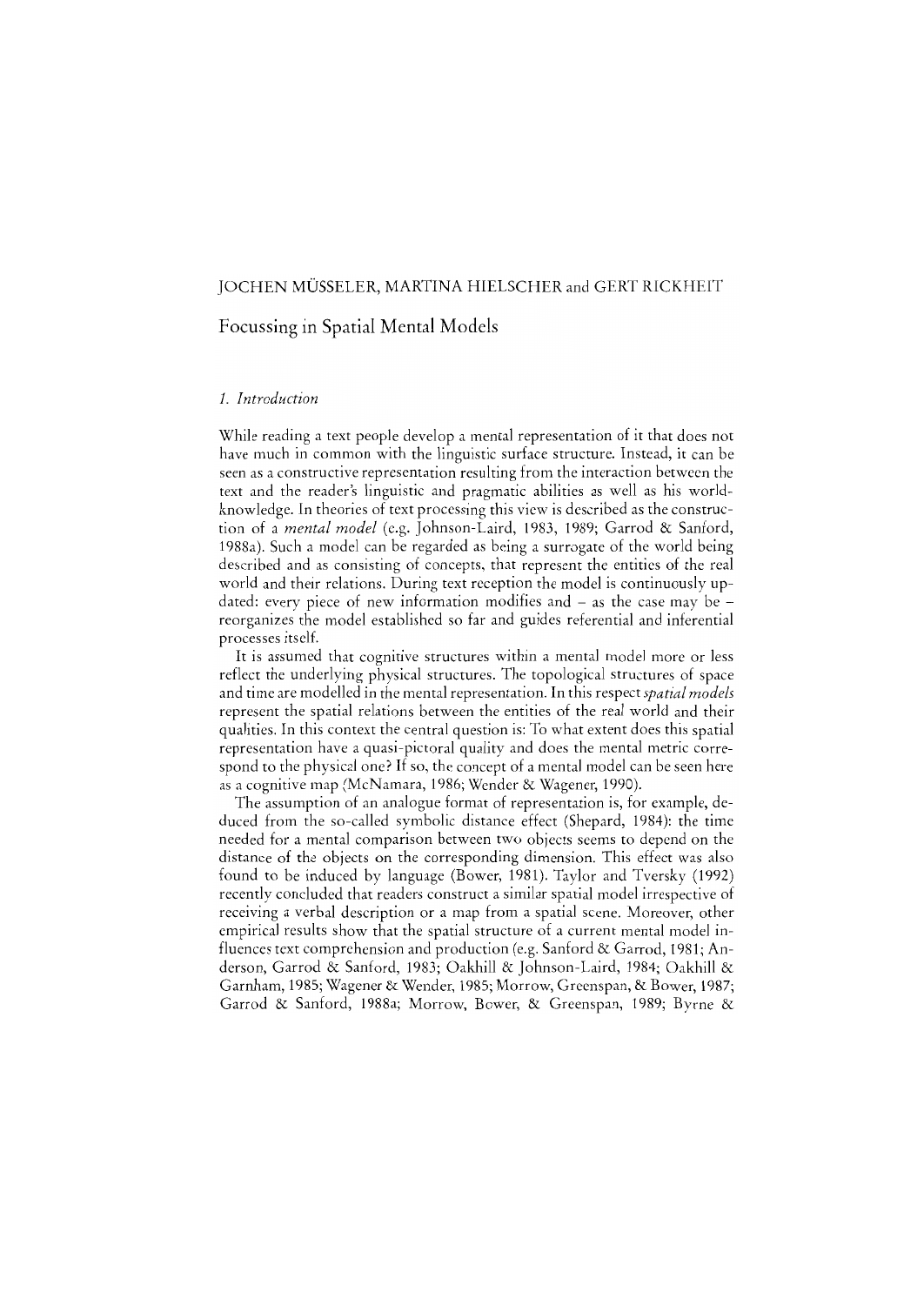Johnson-Laird, 1989; Bower & Morrow, 1990; Morrow, 1990; Herrmann & Grabowski, 1994, Chapter 3; Rinck & Bower, 1994). These spatial relations can be proved by the difference in the accessibility of *focussed* objects and persons in such a mental model.

In psycholinguistics 'foeus' is conceptualized as apart of the mental discourse representation which is limited in size and accessible for referential consultation. 1 It results from the text comprehension process and is subject to continual adjustment on the part of the receiver (Sidner, 1983a, b). Various related concepts of focussing are, for example, the discourse pointer described by Carpenter and Just (1977), the buffer (working memory) of Kintsch and van Dijk (1978; also see van Dijk & Kintsch, 1983; Glanzer, Dorfman, & K,lplan, 1981; MonseIl, 1984), the focus theory of Sidner and Grosz (Sidner, 1983a, b; Grosz & Sidner, 1986) or the explicit focus of Sanford and Garrod (1981; Garrod  $\&$  Sanford, 1982, 1985; Sanford, Garrod, Lucas, & Henderson, 1983). All of these concepts assume a specialized reference domain of higher activation and preference for access within the constructed text representation.

This contribution considers mental models under the aspect of focussing by making use of the assumed spatial relations within a mental model. In line with our own research program, we will proceed as follows: first, we will ask whether the accessibility in a momentarily existing spatial model facilitates the processing of the relevant text information. Then we will turn to the qucstion whether and - if yes - when objects are grouped within the mental representation. Finally, inferences in spatial models are discussed, that allow for conclusions about spatial relations not explicitly mentioned.

#### 2. Accessibility of text concepts in spatial mental models

To integrate just received text information into an existing mental model, links are needed which could, for example, be provided by the spatial structure. It was found that spatial classifications of objects as well as anaphoric (coreference) processes were easier when the object in question  $\bf{w}$  as already part of the spatially associated mental model (Glenberg, Mever, & Lindem, 1987; Morrow, Greenspan, & Bower, 1987; Rinck & Bower, 1994). The spatial structure seems to be one component that was able to produce focussing or foregrounding.

In a study by Morrow, Greenspan, and Bower (1987, cf. also Wilson, Rinck, McNamara, Bower, & Morrow, 1993) subjects first had to memorize a layout of a building (a diagram of a research center) with objects in different rooms. Then they read narratives describing the protagonist's tour around the building in

 $^{-1}$  This use of the term 'focus' differs from the linguistic one. Hajicova and Sgall (1984) and others try to isolate the focus on the text surface. In contrast to the definition given above they understand 'focus' as new information that cannot be derived from the preceding discourse context and which explicates the topic, i.e. the subject of a discourse passage.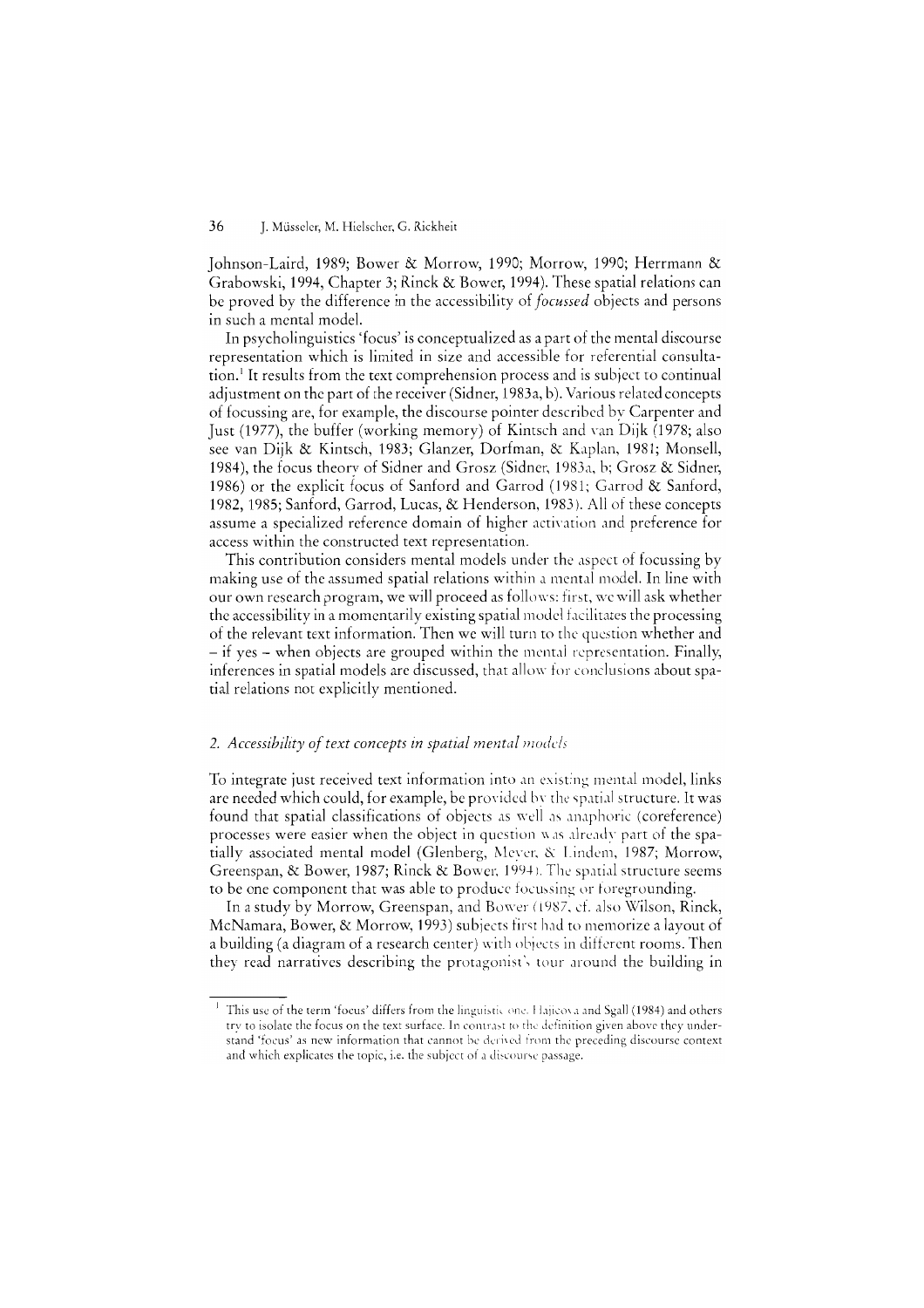order to aeeomplish a task (e.g. 'Joan made sure everything was arranged for her presentation ... Then she walked from the laboratory to the library .. :). To obtain a measure for aeeessibility of the eritieal objeets, subjeets had to deeide, whether the objeets were present in the room as mentioned in the last sentenee or not. Results showed an advantage for aeeess to objeets from the room mentioned in the last sentenee as opposed to objeets from other rooms in the building. These findings eonfirm the assumption that the foeus refleets spatial relations of the described situation: "Protagonist location and the temporal development of the protagonist's aetions help organize understanding by governing the accessibility of information from the developing situation model" (Morrow, Greenspan, & Bower, 1987, p.185).

In another study Glenberg, Meyer, and Lindem (1987) presented short passages like the following:

### *Example* I:

|                    | setting     | John was preparing for a marathon in August.    |
|--------------------|-------------|-------------------------------------------------|
| $\mathcal{I}'$     | associated  | After doing a few warm-up exercises,            |
|                    |             | he put on his sweatshirt and went on jogging.   |
| $2^{\prime\prime}$ | dissociated | After doing a few warm-up exercises,            |
|                    |             | he took off his sweatshirt and went on jogging. |
| $\mathfrak{Z}$     | filler      | He jogged                                       |

The first sentence was a setting sentence followed by a critical associated sentence or a dissoeiated sentence. They differ only with respeet to the protagonist *'putting on* his sweatshirt' or *'taking off* his sweatshirt'. In the first case, the critical noun 'sweatshirt' was associated with the further scenario; in the second ease, the critical noun was dissociated. Subsequendy the text was eompleted with filler sentences. By using a referential task or an item recognition task the authors Glenberg, Meyer, and Lindem (1987) found increased response times for the critical noun 'sweatshirt' or the fitting pronoun 'it' when it was dissoeiated in the second sentenee; it was recognized faster in the associated text version. To be more precise, this response time advantage became significant one or two filler sentenees.

With as yet unpublished data we replieated and extended this general result in our own laboratory (Hielseher, Müsseler, Reuther, & Riekheit, 1990). We used associated vs. dissociated texts similar to those of Glenberg, Meyer, and Lindem (1987). But in contrast to their texts we always introdueed two persons, either one of them or both associated with the spatial scenario. This variation was exclusively attained by different verbal relations between the two persons.<sup>2</sup> Im-

 $1$ <sup>2</sup> The fact that verbs are involved, for example, in reference processes has been already known for some time (e.g. Caramazza, Grober, Garvey, & Yates, 1977; Garnham & Oakhill, 1985; McKoon & Ratcliff, 1993). Also, in the above example by Glenberg, Meyer, and Lindem (1987) it is only the verb that varies, but it does not become obvious if the associated/dissociated variation is established by the verb only. This is the case in our texts.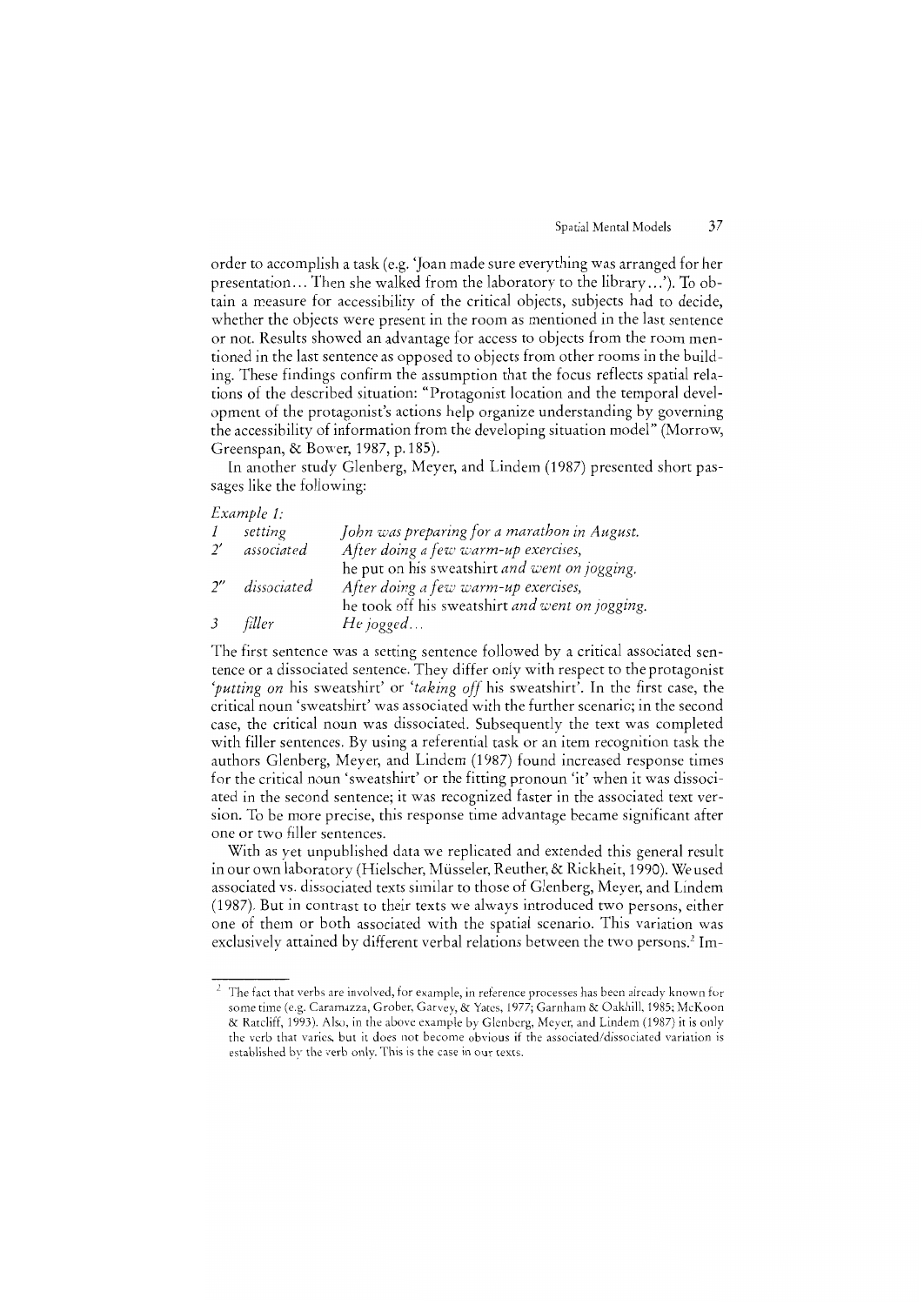agine a situation in a restaurant where 'John *is f/irting with* Mary' as compared to 'John *is thinking ofMary'.* Only the variation of the verb in the dissociated version ('thinking of') makes 'Mary' an indirect part of the spatial model; she may be anywhere but in the restaurant. In the associated sentence ('flirting with') both persons are interacting as explicit parts of the spatial scene. According to Glenberg, Meyer, and Lindem (1987) we expected a facilitated reference resolution for 'Marv' in the associated case.

One associative vs. dissociative verb<sup>3</sup> was embedded in five-sentence passages like the following one:

#### *Example 2:*

|                    | setting     | The restaurant is quite empty.                         |
|--------------------|-------------|--------------------------------------------------------|
| $2^{\prime}$       | associated  | At the table in the corner Mary is flirting with John. |
| $2^{\prime\prime}$ | dissociated | At the table in the corner Mary is thinking of John.   |
| 3                  | filler      | She eats some vegetables with meat.                    |
| $\overline{4}$     | filler      | The drink tastes very good.                            |
| 5                  | coreference | He/John wants to go to the theatre with her.           |

The first sentence provided the setting information determining the scenario, in this case a restaurant. The second sentence was either an associated or dissociated one; to avoid ambiguous coreference relations even for the pronoun (in sentence 5), it always introduced a female and a male person. The two text versions differed only in the use of the verb in sentence 2. In the two following filler sentences the female person was focussed on. Here it was important that she stayed part of the scenario. **In** the critical fifth sentence a coreference to the male person mentioned in sentence 2 had to be established. This co-referential process was initiated either by a pronoun or by repeating the Christian name.

As the results of Glenberg, Meyer, and Lindem ( 1987) and others suggest, the male person is still in focus if he is spatially associated. Thus, the prediction would be that the resolution of the *reference pronoun* 'he' should be easier if 'he' is part of the spatial surrounding (as compared to the condition where 'he' is not). Aeeording to Sanford and Garrod (1981; Garrod & Sanford, 1982, 1985) 'he' is still present in the explieit foeus. However, in the dissociated version a time-consuming foeus shift should be necessary to establish the pronominal referenee.

We used a word-incremental reading teehnique to gather time latencies which are assumed to reflect underlying cognitive processes: a text is displayed on a computer screen incrementing word by word, with reading times individually

 $3$  About 100 different verbs were tested in a verb inventory, a questionnaire with sentences containing those verbs, we assumed to associate or dissociate the two persons. Subjects had to rate the spatial distance between the two interacting people on 5-point-Likert-scales. The results of this study therefore allowed us to select extreme groups of spatial associative (e.g. 'to kiss s.o.', 'to meet s.o.' or 'to dance with s.o.') and dissociative verbs (e.g. 'to characterize s.o.', 'to write to s.o.' or 'to look for s.o.'). Of course, nothing could be said about the cognitive relevance of this spatial verb dimension in text comprehension.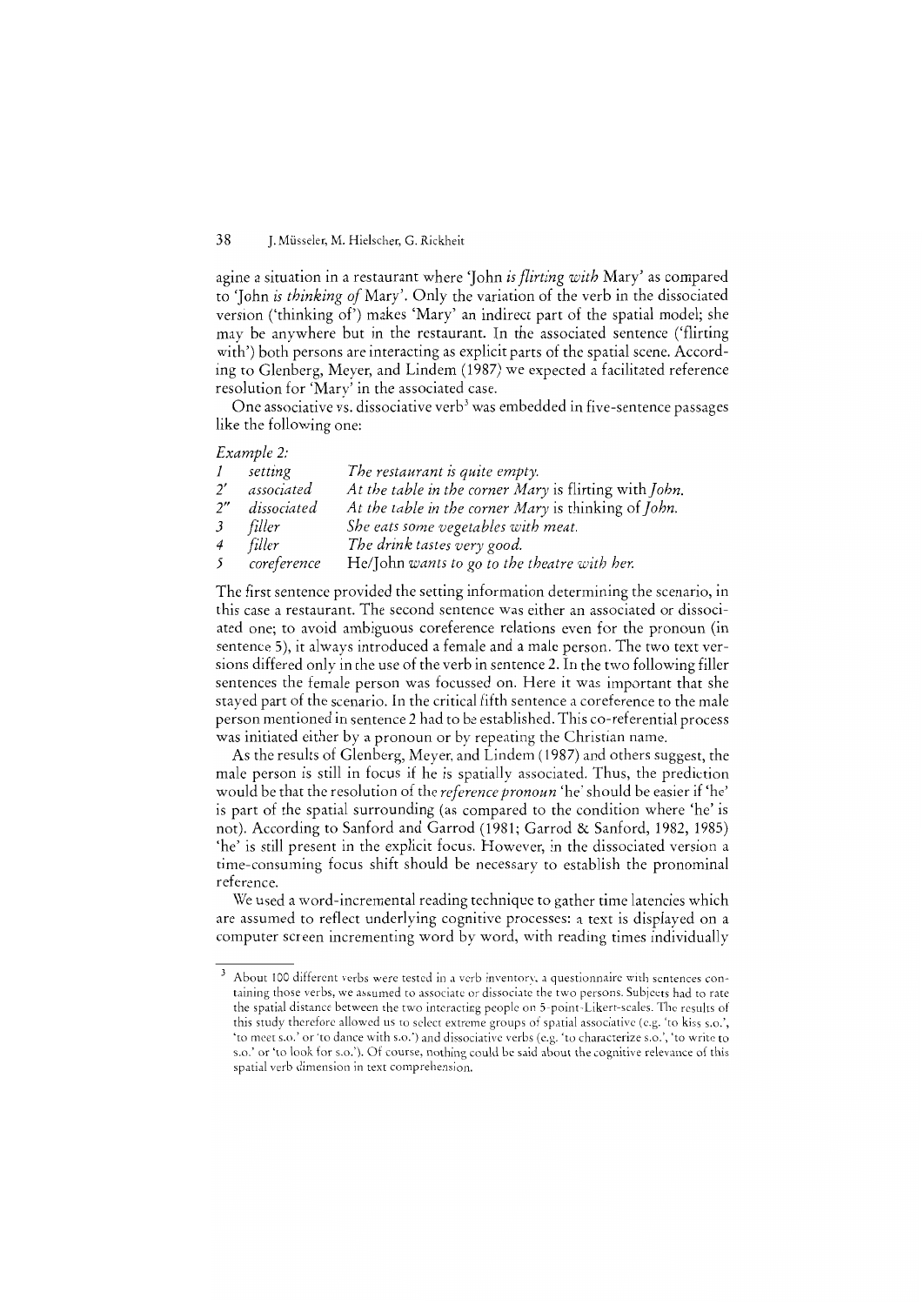



Figure 1: Word reading times of the critical reference (pronoun or noun) and the following verb (here 'wollte') depending on the associative/dissociative introduction of the reference person (cf. text example 2).

In line with our hypothesis, the reading times of the pronouns showed significant differences. As predicted the pronoun in the associated version was read about 50 msec faster than the pronoun in the dissociated version. Here, our predictions are correct.

Our assumptions for *noun references* (with the full definite noun phrase, i,e, the repetition of the Christian name 'John' in the above example) were not that clear. Following the same reasoning, one could expect results similar to pronominal coreference. However, according to Garrod and Sanford (1982; 1988b; Sanford, Garrod, Lucas, & Henderson, 1983), a full definite noun phrase induces

In this experimental design we included the reading times of the anaphor and the verb of the critical reference sentence. This additional independent variable tests whether the anaphor is assigned to the referent on reading the pronoun (e.g. Just & Carpenter, 1980) or whether even the reading time of the verb is influenced by the different experimental conditions. The latter would assume a *cognitive lag* between reception and processing of the pronoun (e.g. Rayner, 1978; Ehrlich & Rayner, 1983; also cf. the 'postponatian' hypo thesis by Vonk, 1985; Sanford & Garrod, 1989; Sichelschmidt & Günther, 1990). As one can see from the results, this does not seem to be the case in Figure 1 (but cf. Figure 2 and 3).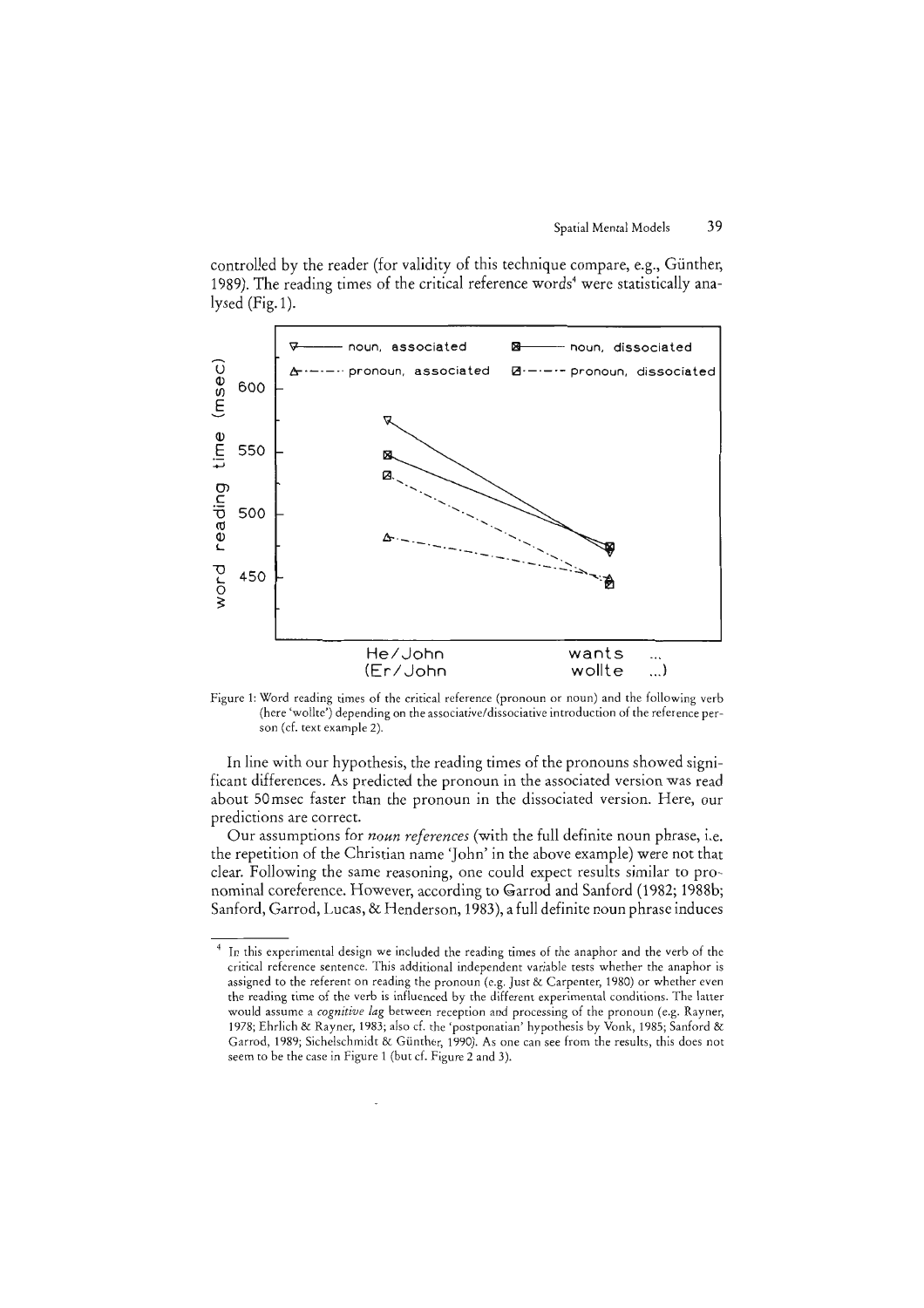a longer search right from the beginning in the *explicit and implicit focus.* Moreover, if the reference person is only loosely connected with the spatial scenario, it is more than likely that after two filler sentences he/she is no longer represented in the explicit focus anyway. In that case a pronoun would be linguistically inadequate. Then the repetition of the Christian name would be the more appropriate form in the dissociative version than in the associative version. If 'John' is not part of the focus in the spatial model it may be more common to repeat the whole noun phrase (i.e. his name). As a consequence, the pronominal resolution should be even slower than the resolution by repetition of the name in the dissociative text.

The first striking result in this respecr was the enhanced reading time for the Christian name -less time was used for thc pronoun. Similar results are reported by other researchers (Garrod & Sanford, 1982, 1988b; Sanford, Garrod, Lucas, & Henderson, 1983). At first sight the result is astonishing because pronominal resolution should be an additional and therefore time-consuming process in text comprehension. But  $-$  on the contrary  $-$  using a pronoun seems to facilitate comprehension! It is beyond the scope of this paper to explain this phenomenon and solve the problem, but a simple explanation would be the difference in the number of letters: pronouns are shorter than names and usually longer words need longer reading times (see Rickheit, Günther, & Sichelschmidt, 1992). Another explanation starts from rhe assumption that there are different processes involved for resolving pronouns and noun anaphors (Cloitre & Bever, 1988). A further explanation is related to a functional point of view: a pronoun may signal a focus maintenance whereas a noun anaphor may signal a focus shift (Schnotz, 1988; Müsseler, 1994). This distinction could have produced the reading time differences, too. Taking all data into account, we cannot definitely decide between the alternative explanations at rhis point in rimc.

Let us now turn to the difference between rhe associated and dissociated version. Repeating the Christian name was found to facilitate the resolution in the dissociated version as compared to the associative version. As expectcd the reverse pattern of results was found for pronouns. This difference was expressed in a significant three-way-interaction between the factors 'spatial reference' (associated vs. dissociated), 'antecedent' (noun vs. pronoun), and the 'critical word' in the fifth sentence (noun/pronoun vs. verb). Based on this result we assume a prominent difference between processes involved in pronominal and nominal coreference, indicating again the inadequate use of a pronoun to refer to a nonfocussed object.

To summarize, the experiment confirmed the results of former studies and indicated that the spatial model influenced processes of reference resolution. It made a difference whether a person or an object was an explicit part of the spatial mental model. This spatial relation seemed to determine the status of the person in focus. Being in focus was an important criterion for adequacy and facility to interpret a noun or pronoun referring to this person.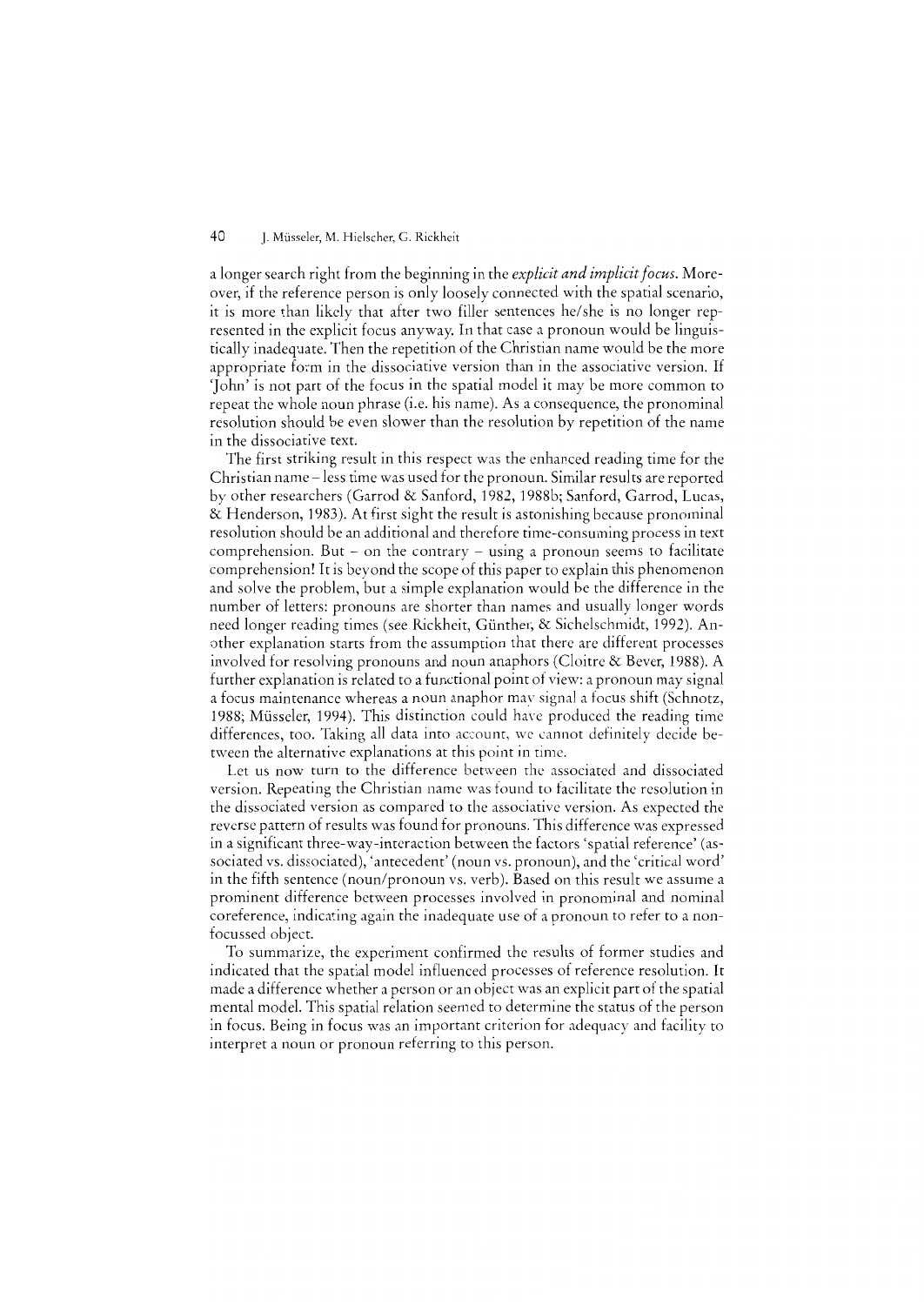#### *3. Complex concepts in spatial mental models*

**In** the text example above we wanted a reference resolution for only one person. Yet, another question results from the concept of plural reference: it is possible to refer to both, i.e. 'John' and 'Mary' via the plural pronoun; how is this pronominal coreference influenced by the associative vs. dissociative introduction of both persons? To test this we modified the filler and the critical reference sentences:

#### *Example 3:*

| The restaurant is quite empty.<br>$\mathcal{I}$<br>setting                           |  |
|--------------------------------------------------------------------------------------|--|
| At the table in the corner Mary is flirting with John.<br>$2^{\prime}$<br>associated |  |
| 2" dissociated<br>At the table in the corner Mary is thinking of John.               |  |
| He is a very goodlooking man.<br>3 filler                                            |  |
| Sometimes he is a little bit shy.<br>$\overline{4}$<br>filler                        |  |
| 5 coreference<br>They/She want(s) to go to the theatre.                              |  |
| (German original: Sie wollte(n) noch ins Theater gehen.)                             |  |

In the critical reference sentence either the singular pronoun 'she' was used ar the plural pronoun 'they' referring to both, 'Mary and lohn'. Note, that in German the meaning of the pronoun 'sie' is ambiguous: 'sie' can refer to 'Mary' alone or to both 'Mary and lohn'. Only the verb inflexion assigns the references to the singular or plural concept. To comprehend the plural pronoun the reader has to integrate the two singular persons to a whole plural entity (that fits the pronoun). We will refer to the process yielding such a plural entity as 'installing a *complex concept'* (Müsseler & Rickheit, 1990a; Kaup, 1994; for a more formal description cf. Eschenbach, Habel, Herweg, & Rehkämper, 1990; Schopp, 1995). The process of installing such a concept is an additional component in the process of text comprehension which therefore should take additional time, as opposed to the resolution of the singular version. Over the last years we have carried out several studies concerning this question (Hielscher & Müsseler, 1990; Müsseler & Rickheit, 1990b). lnstead of associative or dissociative spatial contexts we used different coordinations for these experiments to introduce the persons, such as 'John and Mary...', 'John as well as Mary...' or 'Neither John nor Mary...'. For the point of time in the comprehension process when the complex concept is established, our predictions were analogous to these experiments:

Firstly, it can be argued that the plural complex is not installed until it becomes unavoidable for text reception, i.e., as soon as a person reads the pronoun 'sie' followed by the plural verb, the pronoun has to be related to both 'John and Mary'. Thus, at least at this point in time, the complex concept has to be generated. Consequently, one can assurne that the singular pronoun is processed quicker than the plural pronoun because there is no additional component for installing a plural reference complex.

An alternative prediction implies that establishing the complex concept is independent of reading the pronoun. The plural complex is installed while read-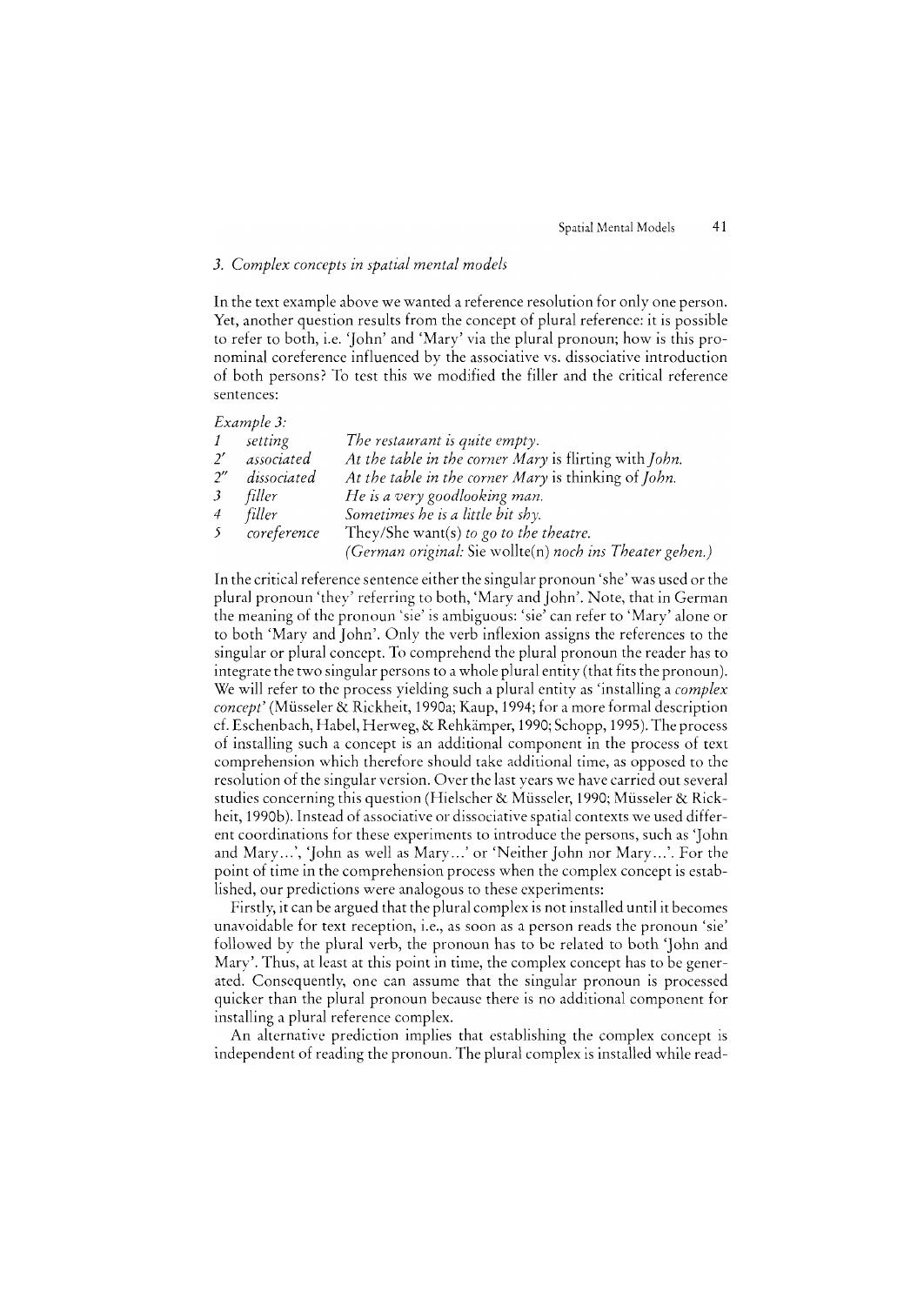ing about the two persons in the introductory second sentence - especially in the associated text version. If this is the case, one can think of two possible alternatives for the pronominal resolution process: the first one claims that the singular concept fits the pronominal resolution just as weil as the plural one. No processing time differences should occur. The second possibility claims that by installing the plural concept the singular concepts are deactivated. In the latter case, a refocussing of the singular concept is necessary for resolving the singular pronoun. This additional mechanism should be expressed in a processing disadvantage for the singular pronoun.

The results showed absolutely no effect for our critical variation, the variation of the associated vs. dissociated version. Thus, contrary to the experiments reported above the resolution of the critical pronoun is not influenced by the spatial context. This may be due to a difference between example 2 and 3: In example 2 the male person within the *verbal* phrase of sentence 2 is used as coreference, whereas in example 3 this is the female person within the *nominal*  phrase, or both persons. It seems that spatial effects are modified by such syntactical positions.

Independent of text version there is a tendency to an advantage of the plural pronoun at the verb and the following word if no fiIler sentences were used  $(Fig.2)<sup>5</sup>$ . Although the plural pronoun has to be related to both 'John and Mary' the resolution seems to be facilitated. This points to an installation of the plural concept while reading the prepronominal sentence. Otherwise, the reverse effect should be observable.

The difference here is small but points in the same direction, which preceding experiments in our laboratory have confirmed. What we found with a completely different method – using decision times instead of word incremental reading - was that the advantage of the plural pronoun depended on the coordination we used (Hielseher & Müsseler, 1990; Müsseler & Rickheit, 1990b). With coordinations like 'John and Mary' or 'John as well as Mary' there is an advantage in reaction time for the plural pronoun of about 50msec. This contrasts with coordinations like 'John without Mary' or 'John instead of Mary' where no such differences were found. In the present experiment the dependent variable was word-reading time and even here the facilitation for the plural pronoun was found.

These results imply that additional processing capacity for installing the plural concept was expended in the *pre*pronominal sentence. Unfortunately, we have no means to test this idea on the basis of our data because our prepronominal sentences always introduce two persons. Still, it would be necessary to compare the processing times of singular and plural prepronominal sentences. In a recently published experiment Sichelschmidt and Günther (1990) did exactly

 $5$  Note that in this experiment the reading times of the following words were also affected by the experimental manipulation. Evidence for the cognitive lag or postponation hypothesis, cf. note 4.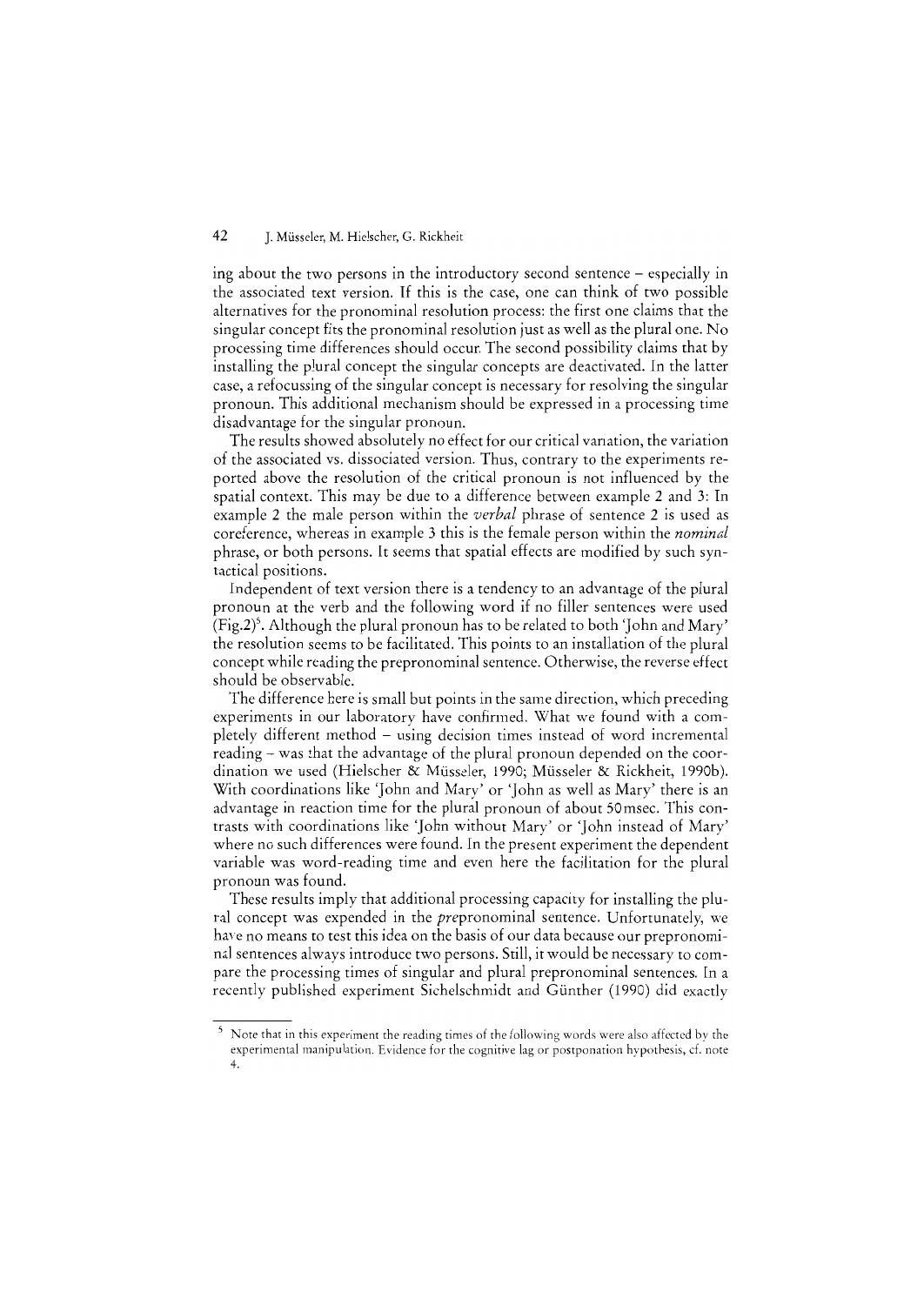Spatial Mental Models 43



Figure 2: Word reading times of the critical reference (singular or plural pronoun 'Sie'), the singular or plural verb (here 'wollte' vs. 'wollten'), and the following word (...) immediately after the introductioo of both persons (cf. text example 3). Because the statistical analysis of the associative/dissociative variation showed absolutely no main effect or interaction, the data of both versions were combined.

this, their findings verifying the prepronominal installation assumption (also cf. Müsseler & Terhorst, 1990).

What did we have to expeet if there are additional filler sentenees berween the assoeiated/dissoeiated sentenees and the eritieal referenee sentenee? Within the filler sentences the focus is shifted to the male person which should have the effect of breaking down the complex concept. A consequence could be that the plural referenee is more diffieult to resolve than the singular one.

The results were in line with this hypothesis but again not affeeted at all by our eritieal spatial assoeiative/dissoeiative variation. After the plural pronoun (or the determining verb) the reading times inerease eompared with the singular pronoun version (Fig. 3).

In sum, the results showed that the plural referenee resolution is faeilitated immediately after both persons are introdueed. It is rendered more diffieult if filler sentences were inserted which implied a focus shift to one person only. Both effeets were eompletely independent of the assoeiative-dissoeiative variation.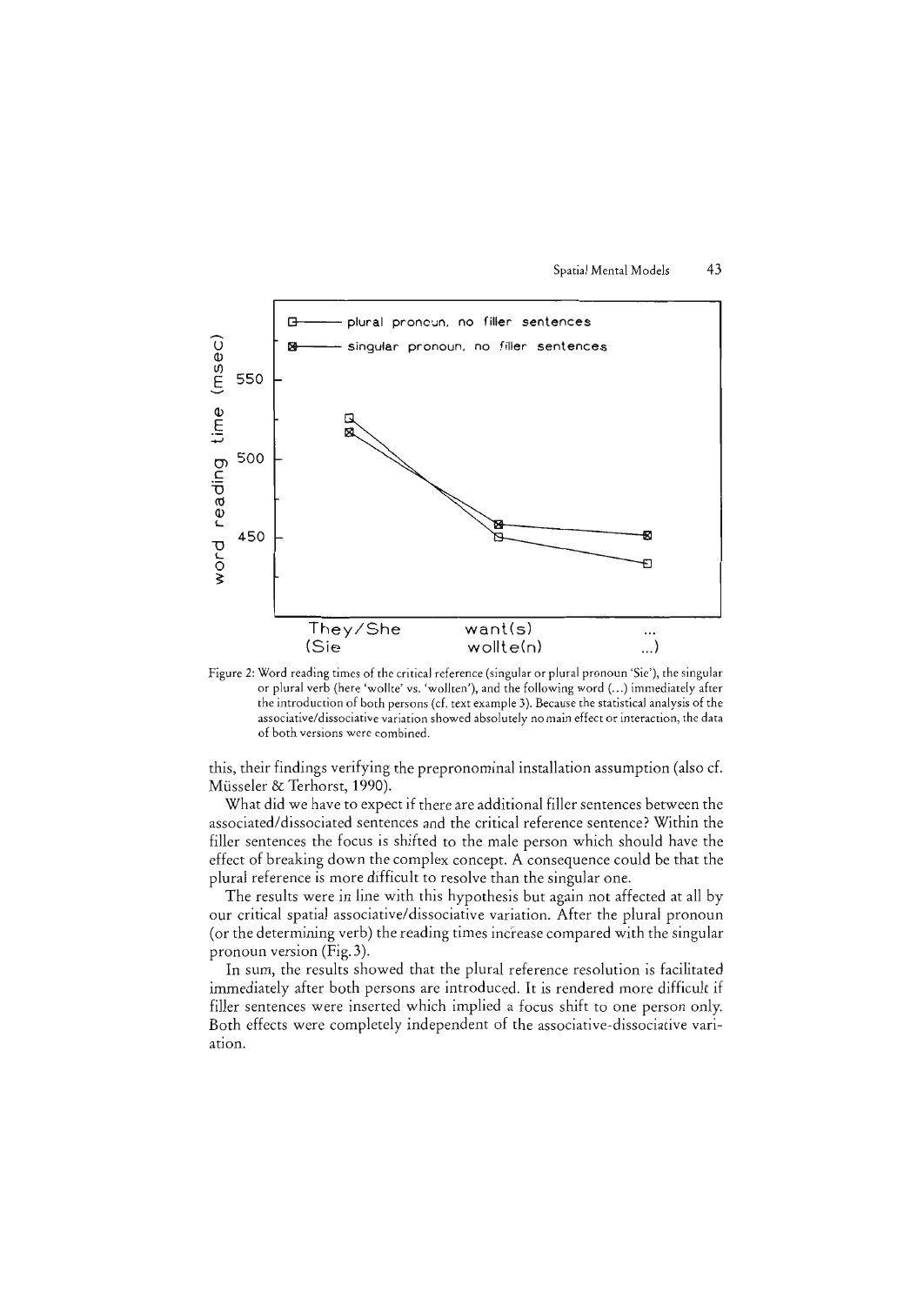

Figure 3: Word reading times of the critical reference (singular or plural pronoun 'Sie'), the singular or plural verb (here 'wollte' vs. 'wollten'), and the following word (...) after two filler sentences (cf. text example 3).

#### *4. lnferences in spatial mental models*

The experiments and examples mentioned so far dealt with the cognitive accessibility of persons and objects whose assignment to a present spatial model was induced by the text. Text conditions, in which the spatial assignment was avoided intentionally or no longer existed, contrasted these. Here, a (re-)activation of the concepts in question was necessary to resolve the reference.

Spatial relations in text processing are, however, also inferred from general knowledge. Inferences are given when new semantic information is generated from old information in a given context (Rickheit, Schnotz, & Strohner, 1985). It is typical for these inferences that the relations are not explicitly expressed on the text surface but implicitly drawn by the processing system.

In a more recent study by Morrow, Bower, and Greenspan (1989, cf. also Rinck & Bower, 1994) subjects again had to memorize a building layout and then read narratives of a protagonist moving from one room to another via a known room not explicitly mentioned in the text. Using the same method as described in section 2 the most interesting result was a higher accessibility to objects in a room that had not been mentioned than in a mentioned but less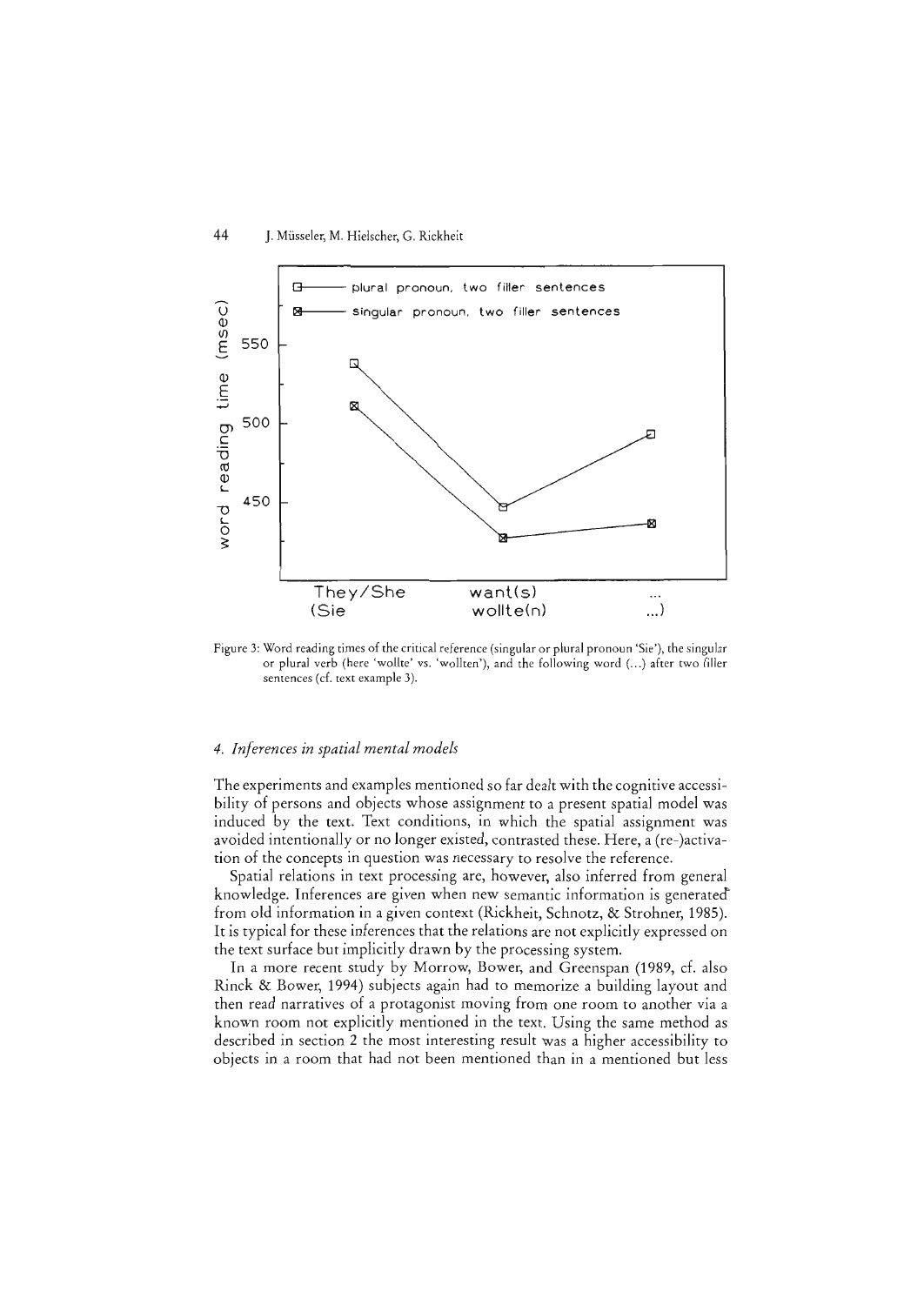relevant room - suggesting that in the current process of text comprehension the reader recurs to the newly leamt spatial model even if the text itself does not mention these spatial relations again.

Müsseler and Rickheit (1990a, c) tried to consult subjects' pre-experimental world knowledge instead of having them learn a spatial model before the text reception phase. This was done by the so-called *bridging inferences* which are used to relate anaphors back to the antecedent (Tanenhaus & Seidenberg, 1981; Dell, McKoon, & Ratcliff, 1983; Singer & Ferreira, 1983; Müsseler, Rickheit, & Strohner, 1985). The probably best-known example of a bridging inference comes from Haviland and Clark (1974; also cf. Clark, 1977; Just & Carpenter, 1978):

#### *Example* 4:

| $1'$ close           | Horace got some beer out of the car.            |
|----------------------|-------------------------------------------------|
| 1" distant           | Horace got some picnic supplies out of the car. |
| 2 critical reference | The beer was warm.                              |

The referential distance between the first sentences and the second sentence varies only by the specification expressed in the concepts 'picnic supplies' vs. 'beer'. The relationship has to be constructed in the reader's knowledge who has to identify 'beer' as a 'picnic supply'. This process leads to an increase in reading time of the critical sentence. A similar reference is possible concerning spatial relations as well (Müsseler & Rickheit, 1990c, Exp. 3):

#### *Example 5:*

| 1                  | setting            | Karin drove her car through the countryside. |
|--------------------|--------------------|----------------------------------------------|
| $2^{\prime}$       | close              | She glanced across the field.                |
| $2^{\prime\prime}$ | distant            | She glanced across the mountain range.       |
| $\mathfrak{Z}$     | critical reference | The grain was ripe.                          |
| $\overline{4}$     | filler             | In the evening Karin arrived at the sea.     |

We can quickly recognize 'grain' as a part of a 'field', but as a part of the 'mountain range' it has to be additionally inferred. To establish text coherence, an extended spatial focus shift becomes necessary (see 'focus tracking', Sidner, 1983a, b; Schnotz, 1988). In this case it is a spatial specification *('zooming in'*); a shift from a more extended scenario ('fieId' vs. 'mountain range') to a spatial detail was necessary for coreference. An additional question in our experiments was: to what extent do we get an increase in reading times also for spatial generalization *('zoommg out')* as the following example represents:

#### *Example 6:*

| $\iota$            | setting            | Karin drove her car through the countryside. |
|--------------------|--------------------|----------------------------------------------|
|                    | close              | She glanced across the field.                |
| $2^{\prime\prime}$ | distant            | She glanced across the grain.                |
| $\mathcal{Z}$      | critical reference | The mountain range was impressive.           |
| $\overline{4}$     | filler             | In the evening Karin arrived at the sea.     |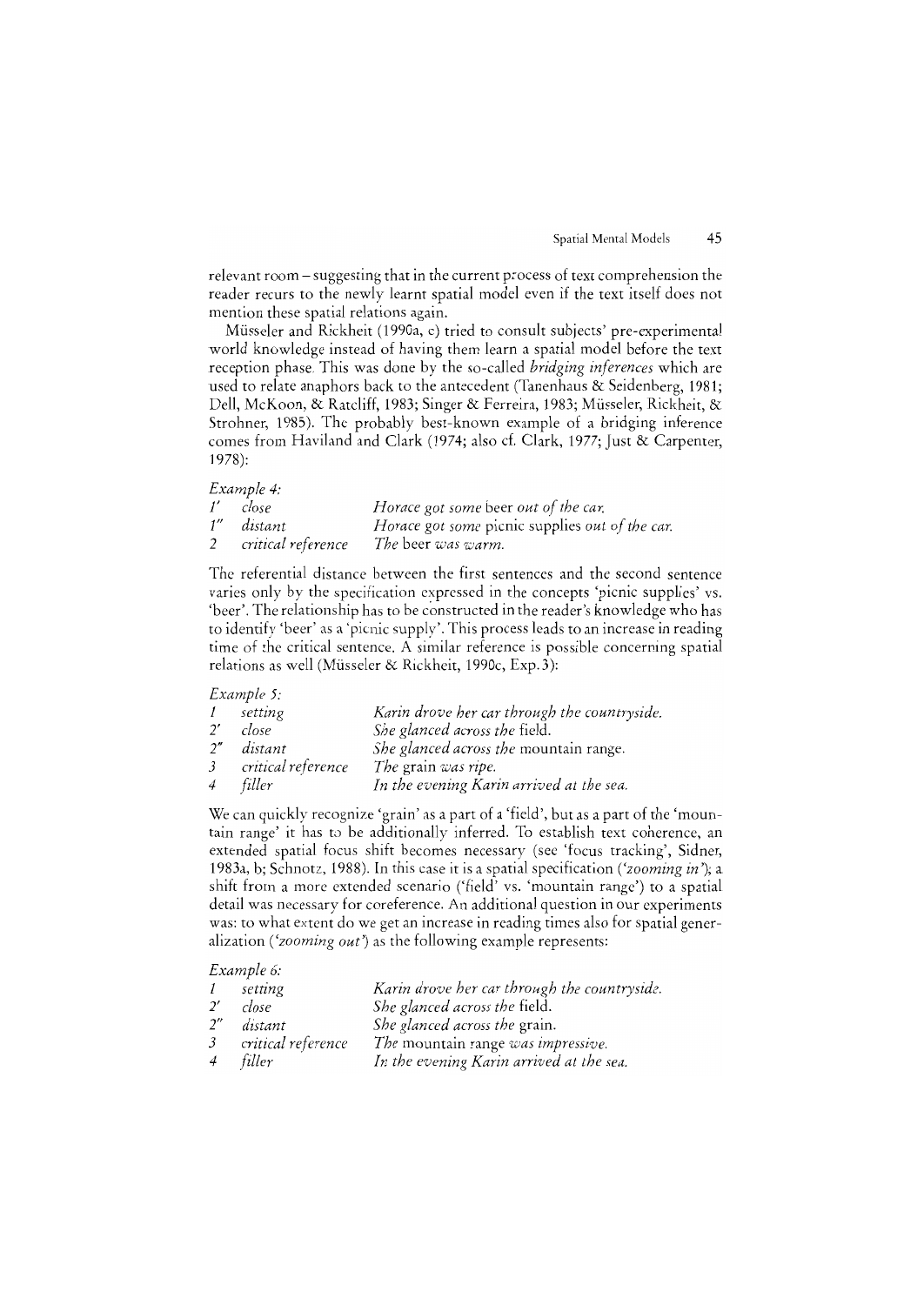This analogue example calls for a shift from a spatial detail ('field' vs. 'grain') to a more extended scenario ('mountain range'). The results showed almost no effect between the 'zooming in'/'zooming out' variation. In both variations the reading times increased in the case of the distant referential relations as compared to the dose ones. There was a tendency for the 'zooming out' condition to take longer (150msec difference between dose and distant condition in the 'zooming in' version, 250msec difference in the 'zooming out' version).6



Figure 4: Reading times of the critical third sentence (cf. text examples 5 and 6) determined by the inference condition ('close' vs. 'distant') and the 'zooming' variation ('in' vs. 'out').

There was, however, a difference in the recognition phase: after text presentation recognition items were given which partly represented performed inferences. Such an item represented a text content probably resulting from an inferential process between the second and third sentence. If it was stated that 'Karin glanced across the field' and that 'The grain was ripe', then this implie; that 'Karin glanced at the grain'. Subjects had the task to decide whether such a sentence had been given in the text in this form or not. Performed inferences of

<sup>6</sup> In example 5 *spatial distance* seems to be confounded with *semantic distance:* Assoeiating 'field' with 'grain' is much more probable than associating 'mountain range' with 'grain'. In fact this objeetion ean be applied to most of our texts. On the other hand in example 6 'field' and 'mountain range' seem to be semantically as distant as 'grain' and 'mountain range'. As the reading times for both conditions were similar (with an opposite tendency) the semantic distance does not seem to affect our results. The recognition data give no rise to a semantic distance effect, but only further research can clarify this objection.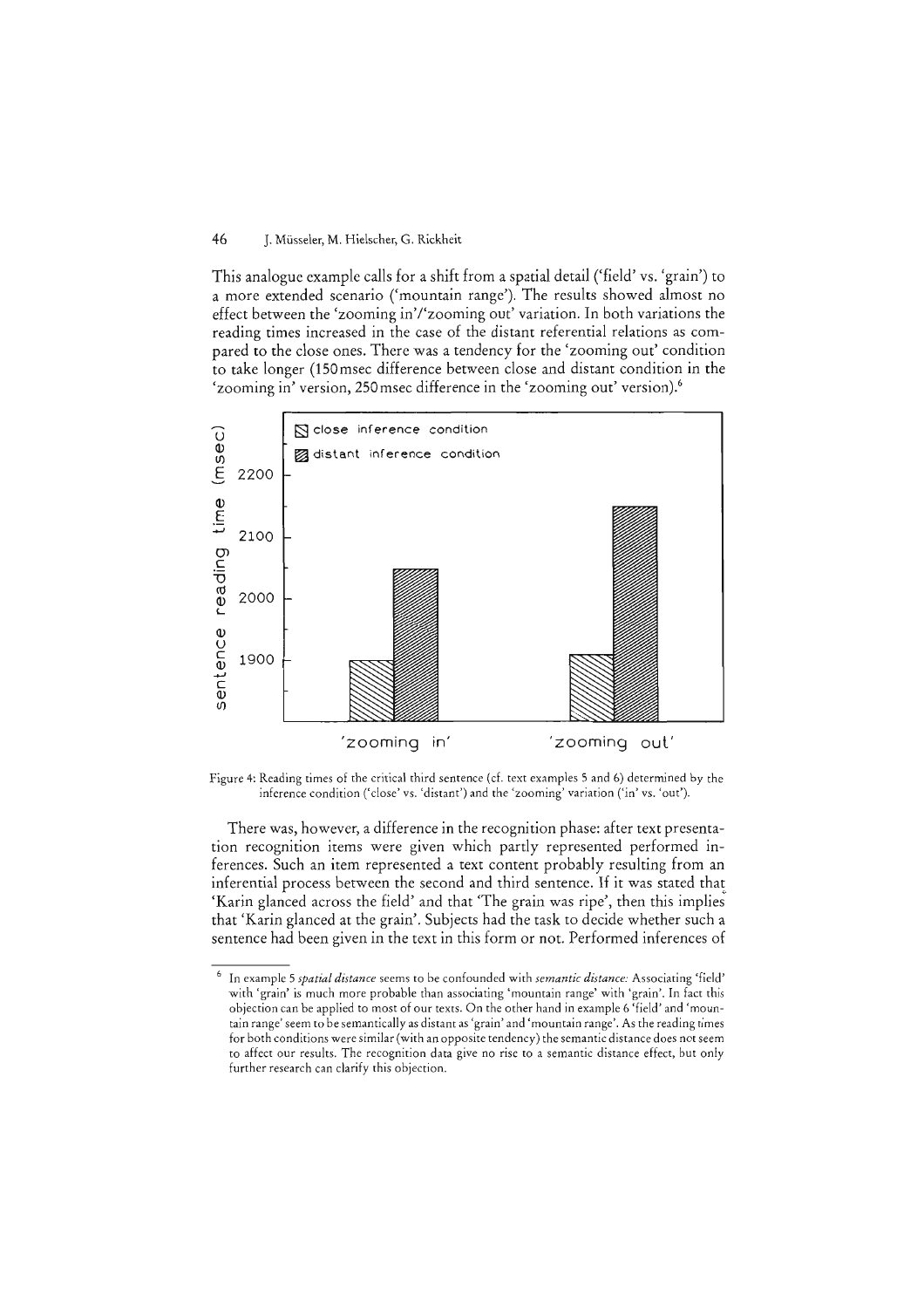the 'zooming out' versions were sooner recognized when the spatial focus was extended as was the case in the distant inference condition. With the 'zooming in' version this did not occur. A possible interpretation is that the 'zooming out' version requires a qualitative shift of the spatial model not equalling the antecedent one. With spatial 'zooming in' this shift is not necessary because the new concept incorporated into the spatial mental model is only more detailed information. In both cases the reading and comprehension times can increase. Nevertheless, the resulting mental models are not necessarily the same.

#### *5. Conclusions*

What do the studies mentioned here reveal about focussing in mental models? On the one hand, section 1 shows that the reference to objects and singular persons within a common spatial model is facilitated. Comrary to the experiments by Glenberg, Meyer, and Lindem (1987) we found only little, yet reliable differences in our experiments. The results proved that reference resolution has to do with focussing in a spatial model. Whether someone or something is apart of the model, or not, can apparently be induced by the verb semantic. Nevertheless, the establishment of a spatial mental model is certainly defined by the whole text and not solely by the verb.

On the other hand, as section 2 demonstrated the reference to two persons via a plural pronoun was independent of the associated/dissociated version. It did not make any difference whether *both* or only one person was an explicit part of the spatial representation. One reason for missing effects here could be that the associated and the dissociated complex concept in the experiment did not differ enough to produce reading time differences. In both, at least one person was associated. Another point may have been the ambiguity of the pronoun 'sie'.

In the last section we collected data to prove that for the construction of a mental model subjects refer to spatial information which is not explicitly mentioned in the text (Morrow, Bower, & Greenspan, 1989). These inferences which help to generate a coherent text representation make use of the recipient's world knowledge. In this context also the results for 'zooming out' and 'zooming in' have to be interpreted. Both spatial 'zooming in' and 'zooming out' lead to increased reading times, reflecting the inference effect. If, however, the recognition phase can actually be judged as a criterion for the composition of the mental model, we can conclude that the 'zooming out' requires a qualitative shift of the mental representation. This does not seem to apply to 'zooming in'.

In summary, all the mentioned studies support the assumption that spatial mental models play a role in text comprehension. Focussing has a selective function here by helping to select and adjust the important relations in a mental model out of a multitude of spatial relations. This facilitates text comprehension. The most obvious reason for the foeus content to be constantly related and adjusted to the text content is the fact that it ean be regarded as part of the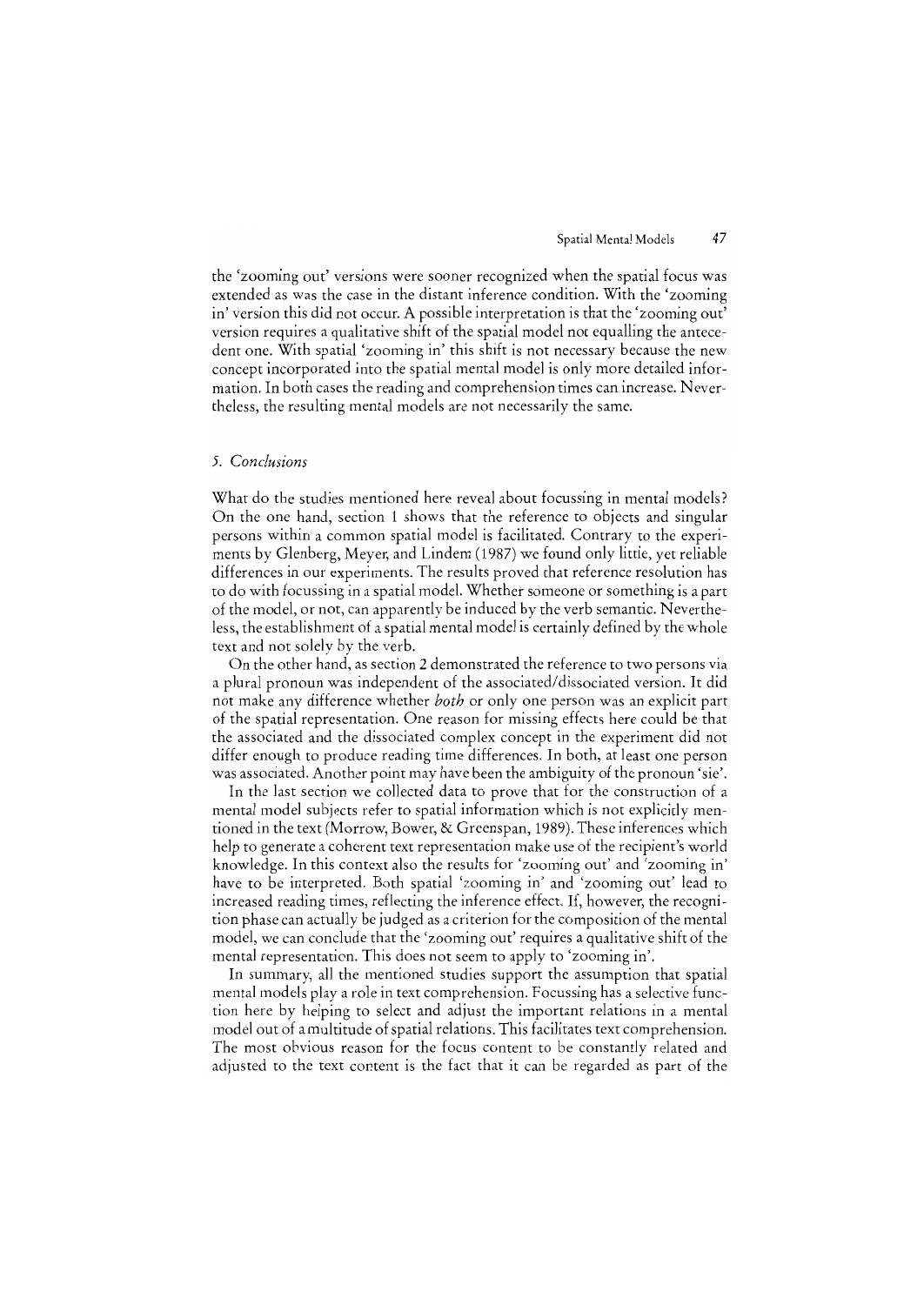working memory, which again implies thar ir is subject to capacity limitations (van Dijk & Kintsch, 1983; Glanzer Dorfman, & Kaplan, 1981; Monsell, 1984). However, the relation between capacity limitation and selection has to be considered from a functional point of view: in order to serve the comprehension process, selection mechanisms produce capacity limitations and not vice versa (e.g. Müsseler & Terhorst, 1990; Müsseler, 1995).

However, why should spatial relations play such a prominent role in establishing a mental model? This question evades direct empirical testing and so we are left wirh speculations. At any rate, the answers should not be isolated from other areas of information processing. One undisputable result is, for example, that spatial aspects are preferably used to control visual focussing (e.g. van der Heijden, 1992). This points to a general mechanism of the human information processing system.

#### *Acknowledgement*

The research reported here was supported by grants from the Deutsche Forschungsgemeinschaft (Ri 314/9). Thanks are due to Mike Rinck for helpful comments on an earlier version and Heidi John and Lili Mintert for many insightful stylistic suggestions. Request for reprints should be sent to ] ochen Müsseler, Max-Planck-Institut für psychologische Forschung, Leopoldstr. 24, D-80802 München, Germany.

#### *References*

- Anderson. A., Garrod, S. c., & Sanford. A. J.
	- 1983 The accessibility of pronominal antecedents as a function of episode shifts in narrative text. The Quarterly Journal of Experimental Psychology, 35A, 427-440.
- Bower, G. H.
- Mood and memory. *American Psychologist*, 36, 129-148.
- Bower, G. H. & Morrow, D. G.
- 1990 Mental models in narrative comprehension. *Science*, 247, 44-48.
- Byrne, R. M. J. & Johnson-Laird, P. N.<br>1989 – Spatial reasoning. *Iourn*.
- 1989 Spatial reasoning. Journal of Memory and Language, 28, 564-575. Caramazza, A., Grober, E. Garvey, C., & Yates, J.
	- 1977 Comprehension of anaphorie pronouns. Journal of Verbal Learning and Verbal Behavior, 16, 601-609.
- Carpenter, P. A. & Just, M. A.<br>1977 Reading compa
	- Reading comprehension as eyes see it. In P. A. Just & M. A. Carpenter (Eds.), *Cog*nitive processes in comprehension (pp. 109-139). Hillsdale, NJ: Erlbaum.

# Clark, H. H.<br>1977

Inferences in comprehension. In D. LaBerge & S. J. Samuels (Eds.), *Basic processes in reading: Perception and comprehension* (pp. 243-263). Hillsdale, NJ: Erlbaum.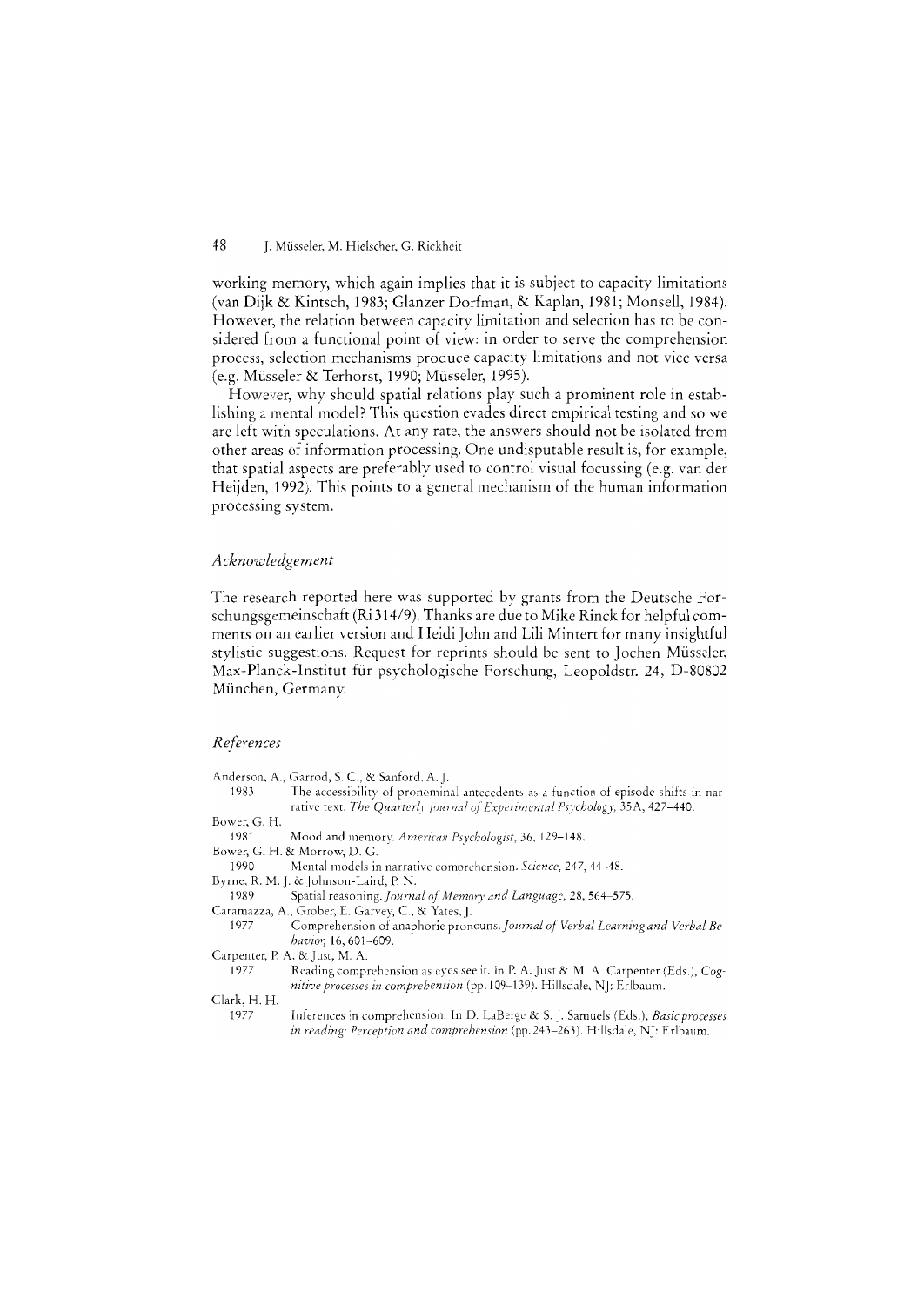- Cloitre, M. & Bever, T. G.
- 1988 Linguistic anaphors, levels of representation, and discourse. Language and Cognitive Processes, 3, 293-322.
- Dell, G. S., McKoon, G., & Ratcliff, R.
- 1983 The activation of antecedent information during the processing of anaphoric reference in reading. Journal of Verbal Learning and Verbal Behavior, 22, 121-132.
- Ehrlich, K. & Rayner, K.
- 1983 Pronoun assignment and semantic integration during reading: Eye movements and immediacy of processing. Journal of Verbal Learning and Verbal Behavior, 22, 45-87. Eschenbach, C., Habel, C., Herweg, M., & Rehkämper, K.
- 1990 Restriktionen für plurale Diskursanaphern. In S. W. Felix, S. Kanngießer, & G. Rickheit (Eds.), Sprache und Wissen. Studien zur kognitiven Linguistik (pp. 37-69). Opladen: Westdeutscher Verlag.

Garnham, A. & Oakhill, J.

- 1985 On-line resolution of anaphoric pronouns: Effects of inference making and verb semantics. British Journal of Psychology, 76, 385-393.
- Garrod, S. C. & Sanford, A. J.
	- 1982 The mental representation of discourse in a focussed memory system: Implications for the interpretation of anaphoric noun phrases. Journal of Semantics, 1, 21-41.
- Garrod, S. C. & Sanford, A. J.
- 1985 On the real-time character of interpretation during reading. Language and Cognitive Processes, 1, 43-59.
- Garrod, S. C. & Sanford, A. J.
	- 1988a Discourse models as interfaces between language and the spatial world. Journal of Semantics, 6, 147-160.
- Garrod, S. C. & Sanford, A. L.
- 19881 Thematic subjecthood and cognitive constraints on discourse structure. Journal of Pragmatics, 12, 519-534.

Glanzer, M., Dorfman, D., & Kaplan, B.

- Short-term storage in the processing of text. Journal of Verbal Learning and Verbal 1981 Behavior, 20, 656-670.
- Glenberg, A. M., Meyer, M., & Lindem, K.
	- 1987 Mental models contribute to foregrounding during text comprehension. Journal of Memory and Language, 26, 69–83.
- Grosz, B. J. & Sidner, C. L.
- 1986 Attentions, intentions, and the structure of discourse. Computational Linguistics, 12, 175-204.
- Günther, U.
- 1989 Lesen im Experiment. Linguistische Berichte, 122, 283-320.
- Hajicova, E. & Sgall, P.
	- From topic and focus of a sentence to linking in a text. In B. Bara & G. Guida (Eds.), 1984 Computational models of natural language processing (pp. 151-163). Amsterdam: North Holland.
- Haviland, S. E. & Clark, H. H.
	- 1974 What's new? Acquiring new information as a process in comprehension. Journal of Verbal Learning and Verbal Behavior, 13, 512-521.
- Herrmann, T. & Grabowski, J.
	- 1994 Sprechen. Psychologie der Sprachproduktion (Speaking: The psychology of speech production). Heidelberg: Spektrum.
- Hielscher, M. & Müsseler, J.
	- 1990 Anaphoric resolution of singular and plural pronouns: The reference to persons being introduced by different co-ordinating structures. Journal of Semantics, 7, 347-364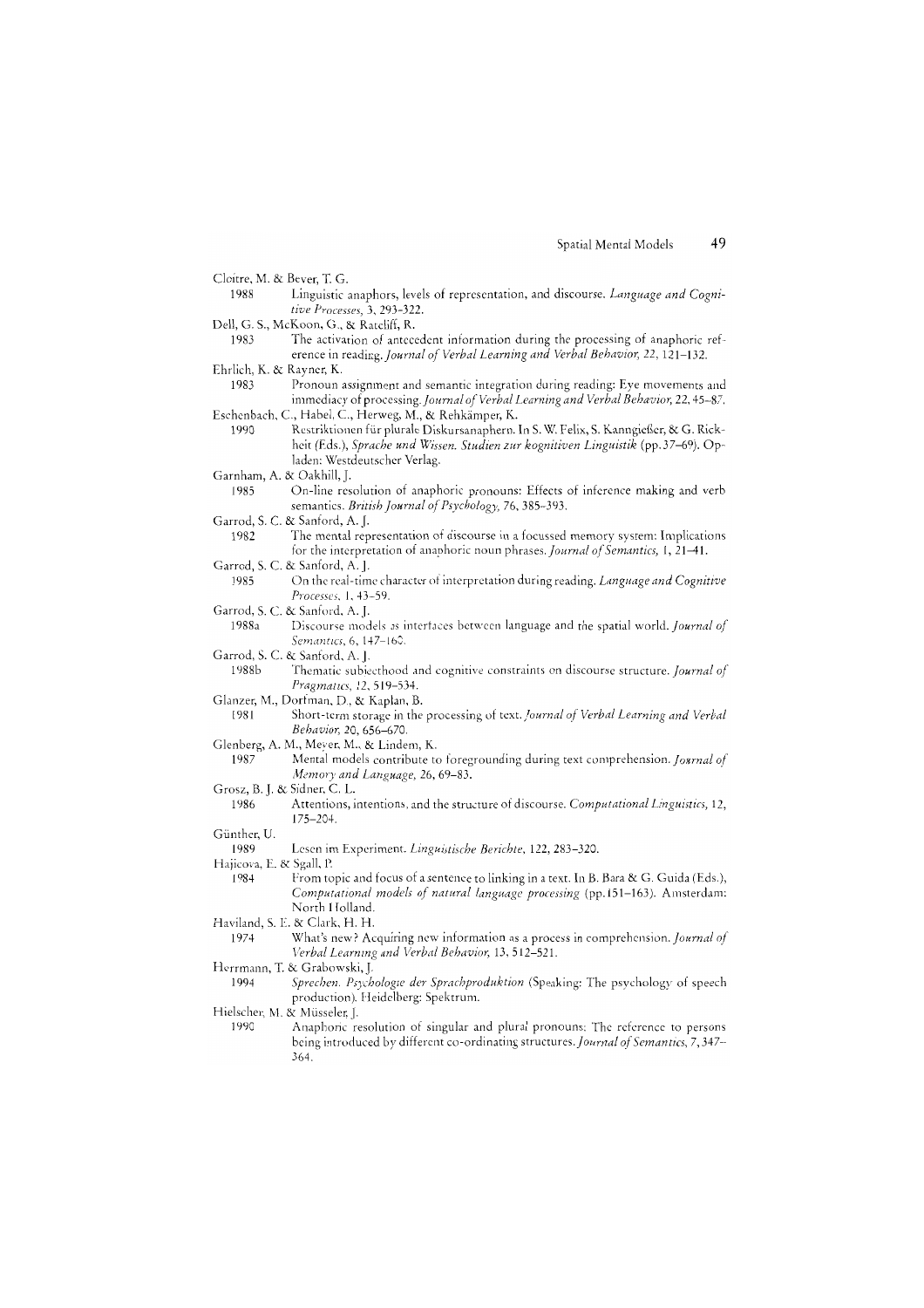|                              | Hielscher, M., Müsseler, J., Reuther, A., & Rickheit, G.                                                                  |
|------------------------------|---------------------------------------------------------------------------------------------------------------------------|
| 1990                         | Der Einfluß der Verbsemantik auf die mentale Modellbildung. Universität Bielefeld:                                        |
|                              | KoLiBri-Arbeitsbericht Nr.30.                                                                                             |
| Johnson-Laird, P. N.<br>1983 |                                                                                                                           |
|                              | Mental models. Towards a cognitive science of language, inference, and consciousness.                                     |
|                              | Cambridge: Cambridge University Press.                                                                                    |
| Johnson-Laird, P. N.<br>1989 |                                                                                                                           |
|                              | Mental Models. In M. I. Posner (Ed.), <i>Foundations of cognitive science</i> (pp. 467–499).<br>Cambridge, MA: MIT Press. |
|                              | Just, M. A. & Carpenter, P. A.                                                                                            |
| 1978                         | Inference processes during reading: Reflections from eye fixations. In J. M. Senders,                                     |
|                              | D. F. Fisher, & R. A. Monty, (Eds.), Eye movements and the higher psychological                                           |
|                              | functions (pp. 157-174). Hillsdale, NJ: Wiley.                                                                            |
|                              | Just, M. A. & Carpenter, P. A.                                                                                            |
| 1980                         | A theory in reading: From eye fixations to comprehension. Psychological Review, 87,                                       |
|                              | 329-354.                                                                                                                  |
| Kaup, B.                     |                                                                                                                           |
| 1994                         | Zur Resolution pluraler Anaphern beim Textverstehen: Effekte funktionaler und                                             |
|                              | räumlicher Distanz im mentalen Modell (The resolution of plural anaphora during                                           |
|                              | text comprehension: Effects of functional and spatial distance within a mental                                            |
|                              | model). Technical University of Berlin: Unpublished thesis.                                                               |
|                              | Kintsch, W., & van Dijk, T. A.                                                                                            |
| 1978                         | Toward a model of text comprehension and production. Psychological Review, 85,                                            |
|                              | 363-394.                                                                                                                  |
|                              | McKoon, G., Greene, S., Ratcliff, R.                                                                                      |
| 1993                         | Discourse models, pronoun resolution, and the implicit causality of verbs. Journal                                        |
|                              | of Experimental Psychology: Learning, Memory, and Cognition, 19, 1040-1052.                                               |
| McNamara, T. P.              |                                                                                                                           |
| 1986                         | Mental representations of spatial relations. Cognitive Psychology, 18, 87-121.                                            |
| Monsell, S.                  |                                                                                                                           |
| 1984                         | Components of working memory underlying verbal skills: A 'distributed capacity'                                           |
|                              | view. In H. Bouma & D. G. Bouwhuis (Eds.), Control of language processes. Atten-                                          |
|                              | tion and performance (Vol. X, pp. 327–350). Hillsdale, NJ: Erlbaum.                                                       |
| Morrow, D. G.<br>1990        |                                                                                                                           |
|                              | Spatial models, prepositions, and verb-aspect markers. <i>Discourse Processes</i> , 13, 441–<br>469.                      |
|                              | Morrow, D. G., Bower, G. H., & Greenspan, S. L.                                                                           |
| 1989                         | Updating situation models during narrative comprehension. Journal of Memory and                                           |
|                              | Language, 28, 292–312.                                                                                                    |
|                              | Morrow, D. G., Greenspan, S. L., & Bower, G. H.                                                                           |
| 1987                         | Accessibility and situation models in narrative comprehension. Journal of Memory                                          |
|                              | and Language, 26, 165-187.                                                                                                |
| Müsseler, J.                 |                                                                                                                           |
| 1995                         | Focussing and the process of pronominal resolution. In G. Rickheit & C. Habel C.                                          |
|                              | (Eds.), Focus and coherence in discourse processing. Berlin: DeGruyter (this vol-                                         |
|                              | ume).                                                                                                                     |
|                              | Müsseler, J. & Rickheit, G.                                                                                               |
| 1990a                        | Inferenz- und Referenzprozesse bei der Textverarbeitung. In S. Felix, S. Kanngießer,                                      |
|                              | & G. Rickheit (Eds.), <i>Sprache und Wissen. Studien zur Kognitiven Linguistik (</i> pp.71–                               |
|                              | 97). Opladen: Westdeutscher Verlag.                                                                                       |
| Müsseler, J. & Rickheit, G.  |                                                                                                                           |
| 1990 <sub>b</sub>            | Komplexbildung in der Textverarbeitung: Die kognitive Auflösung pluraler Pro-                                             |
|                              | nomen. Zeitschrift für Psychologie, 198, 69-81.                                                                           |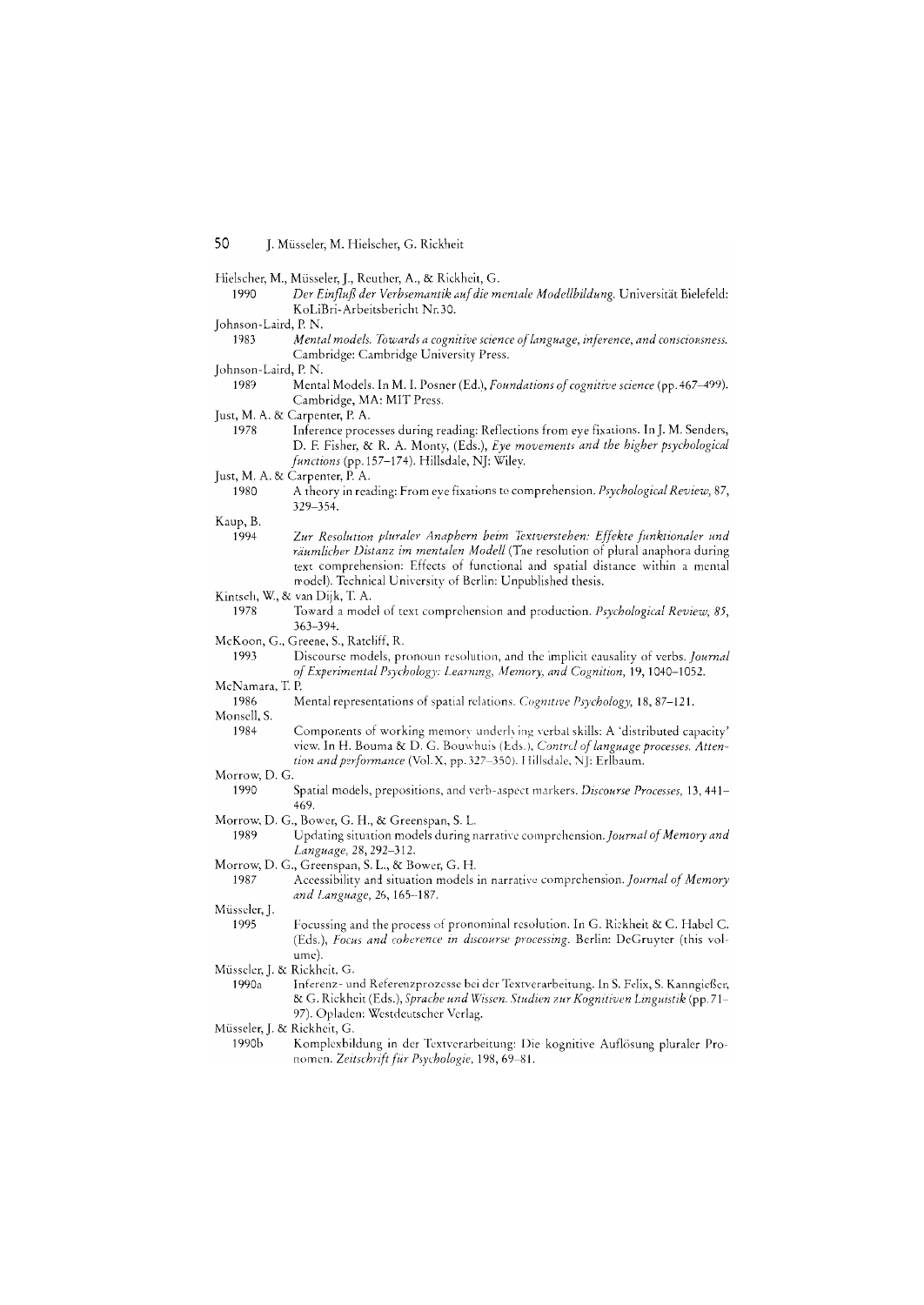- Müsseler, J. & Rickheit, G.
	- 1990c The cognitive resolution of anaphoric noun references. Journal of Semantics, 7, 221-244
- Müsseler, J., Rickheit, G., & Strohner, H.
- 1985 Influences of modality, text difficulty, and processing control on inferences in text processing. In G. Rickheit & H. Strohner (Eds.), Inferences in text processing (pp. 247-271). Amsterdam: Elsevier.
- Müsseler, J. & Terhorst, E.
- 1990 Pronominale Besetzung: Ein alternativer Mechanismus neben der rekursiven Auflösung? Sprache und Kognition, 9, 37-49.
- Oakhill, J. V. & Johnson-Laird, P. N.
	- 1984 Representation of spatial descriptions in working memory. Current Psychological Research and Reviews, 1, 52-62.
- Oakhill, J. V. & Garnham, A.
	- 1985 Referential continuity, transitivity, and the retention of relational descriptions. Language and Cognitive Processes, 1, 149-162.
- Ravner, K.
- 1978 Eye movements in reading and information processing. Psychological Bulletin, 85,  $618 - 660$
- Rickheit, G., Günther, U., & Sichelschmidt, L.

1992 Coherence and coordination in written text: Reading time studies. In Stein, D. (Ed.), Cooperating with written texts. The pragmatics and comprehension of written texts (pp. 103-127). Berlin: de Gruyter.

- Rickheit, G., Schnotz, W., & Strohner, H.
- 1985 The concept of interence in discourse comprehension. In G. Rickheit & H. Strohner (Eds.), Inferences in text processing (pp. 3-49). Amsterdam: Elsevier.
- Rinck, M. & Bower, G. H.
	- 1994 Anaphora resolution and the focus of attention in situation models. Journal of Memory and Language (in press).
- Sanford, A. J. & Garrod, S. C.
- 1981 Understanding written language. Chichester: Wiley.
- Sanford, A. J. & Garrod, S. C.
	- What, when, and how? Questions of immediacy in anaphoric reference resolution. 1989 Language and Cognitive Processes, 4, 235-262.
- Sanford, A. J., Garrod, S. C., Lucas, A., & Henderson, R.
- 1983 Pronouns without explicit antecedents? Journal of Semantics, 2, 303-318. Schnotz, W.
	- 1988 Textverstehen als Aufbau mentaler Modelle. In H. Mandl & H. Spada (Eds.), Wissenspsychologie (pp. 299-330). Munich: Psychologie Verlags-Union.
- Schopp, A. 1995 Focussing on the use of German beide. In G. Rickheit, & C. Habel (Eds.), Focus and coherence in discourse processing. Berlin: DeGruyter (this volume).
- Shepard, R. N
- 1984 Ecological constraints on internal representation: Resonant kinematics of perceiving, imagining, thinking, and dreaming. Psychological Review, 91, 417-447. Sichelschmidt, L. & Günther, U.
- 1990
- Interpreting anaphoric relations during reading: Inspection time evidence. Journal of Semantics, 7, 321-345. Sidner, C.
- - 1983a Focussing in the comprehension of definite anaphora. In M. Brady & R. Berwick (Eds.), Computational models of discourse (pp. 267-330). Cambridge, MA: MIT-Press.